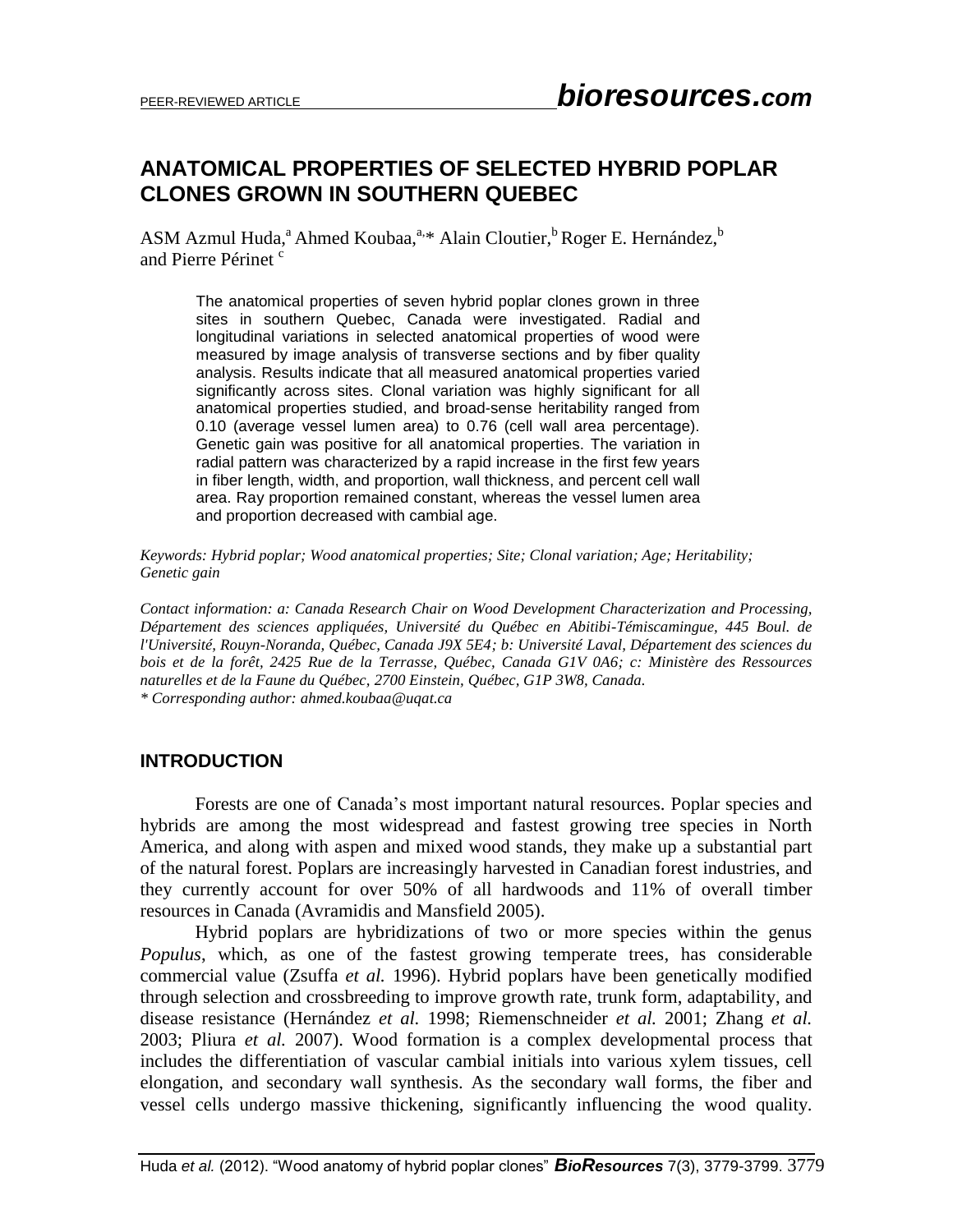Wood properties are largely genetically determined (Zobel and Jett 1995) and can show growth variations in width and height depending on site conditions and age. For example, some fast growing tropical tree species consist of juvenile wood only when they are harvested at young age (Zobel and Sprague 1998). For optimum wood utilization, the age effects on wood properties must be determined, including the size and type distribution of cells (Peszlen 1994). In addition, genetic improvements designed to produce harvestable size trees at young age may also produce higher percentages of juvenile wood, which would have significant effects on wood properties and industrial processing applications (Burley and Palmer 1979; Mátyás and Peszlen 1997; Hernández *et al.* 1998). Accordingly, researchers have analyzed anatomical variations in wood elements within and among clones (*Populus* spp.*, Eucalyptus* spp.*, Dalbergia* spp.) in order to assess wood quality (Phelps *et al.* 1982; Koubaa *et al.* 1998; Rao *et al.* 2002; Pande and Singh 2005).

Panshin and de Zeeuw (1980) conducted a literature review on longitudinal and radial variations in wood anatomical properties. They found three patterns of radial variation in tracheid and fiber length: 1) a rapid increase followed by constant length from pith to bark; 2) a smooth and continuous increase from pith to bark; and 3) an increase from pith to bark up to a maximum, followed by a smooth decrease. A similar trend was reported for vessel element length and for fiber and vessel diameter, although the increase was moderate. Fiber wall thickness increases from pith to bark in some species and remains constant in others. According to Mátyás and Peszlen (1997), wood properties vary greatly within and among poplar trees. However, the findings on variation in poplar wood properties are inconclusive and in some cases contradictory. More specifically, within-tree variation in anatomical properties in hybrid poplars has not been examined, except for a few studies on fiber length (Holt and Murphey 1978; Murphey *et al.* 1979; Yanchuk *et al.* 1984; Bendtsen and Senft 1986; Koubaa *et al.* 1998; DeBell *et al.* 1998). These studies found significant clone and longitudinal variation in fiber length. DeBell *et al.* (1998) found that the variation in fiber length was affected by age but not by growth rate, whereas Koubaa *et al.* (1998) found a slightly negative correlation between fiber length and growth rate.

Peszlen (1994) found a significant effect of age on poplar anatomical features. She reported an increase in fiber and vessel lumen area from pith to bark, with a rapid increase in vessel lumen diameter in the first few years followed by constant increase toward the bark. Lei *et al.* (1996) found a similar variation pattern in white oak. Mátyás and Peszlen (1997) found only slight changes in the radial distribution of vessel lumen, fiber lumen, and cell walls in poplar clones. Kern *et al.* (2005) noted that various fiber features, such as narrower fiber lumen area, greater cell wall thickness, change in the cellulose microfibril angle, or biochemical features of the lignin in cell walls, might mitigate potential mechanical weakening caused by greater vessel lumen area. Based on an understanding of the anatomical characteristics that determine wood quality in hybrid poplar clones, better selection criteria could be developed for specific final products.

Little information is available on the genetic parameters of the wood anatomical characteristics of poplar species, such as heritability and genetic gain, except for a few studies on fiber length (Farmer and Wilcox 1968; Koubaa *et al.* 1998; Zhang *et al.* 2012) and fiber width (Wang *et al.* 1991). Estimating heritability and genetic correlation with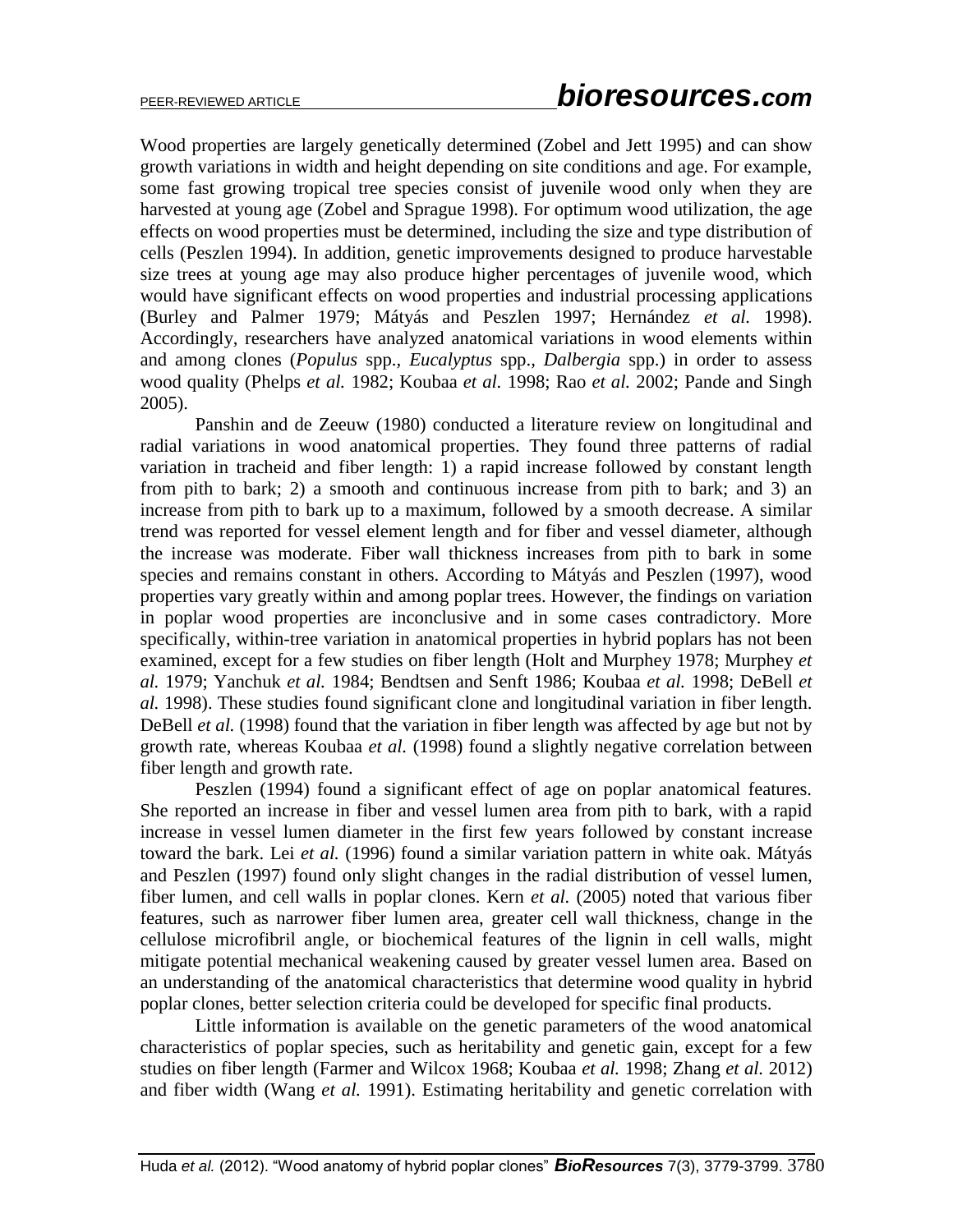traits is particularly important for predicting the genetic gain from cloned material (Foster and Shaw 1988) and for better clonal selection.

Accordingly, knowledge of the variation in fiber anatomy is essential for obtaining improved wood quality, better clonal selection, optimum rotation cycles, and better end uses of hybrid poplar clones. We therefore investigated site, clonal, and withintree variations in selected anatomical properties of hybrid poplar clones grown in field trials in the southern part of the province of Quebec, Canada. The results will contribute to the selection of superior clones in terms of wood anatomical properties.

## **MATERIALS AND METHODS**

## **Study Area**

Materials for this study were collected from three hybrid poplar clonal trials established by the *Direction de la recherche forestière, Ministère des Ressources naturelles et de la Faune du Québec* (Department of Forestry Research at Quebec's Ministry of Natural Resources and Wildlife) between 1991 and 1995. Trees for hybrid clones trials were planted at the Saint-Ours and Windsor sites in 1993 and in 1991 at the Pointe-Platon site (Table 1). Trees for clone DNxM-915508 were obtained from a 1995 trial at the Pointe-Platon site (Table 2). The trial sites are located in Pointe-Platon  $(46^{0}40'N 71^{0}51'W)$ , Saint-Ours  $(45^{0}54'N 73^{0}09'W)$ , and Windsor  $(45^{0}42'N 71^{0}57'W)$  in southern Quebec, Canada (Fig. 1). The Saint-Ours site is located in the Champlain marine deposit, where the soil consists of a silty clay deposit (40% clay). The two other sites consist of sandy loam soil (Pliura *et al.* 2007). All sites were originally used for agriculture, but had been abandoned for several years before the hybrid poplar clones were planted. All tree plantation trial sites had a randomized block design with ten blocks each.

|                                                        | Site                                       |                                                  |                                      |  |  |  |  |  |
|--------------------------------------------------------|--------------------------------------------|--------------------------------------------------|--------------------------------------|--|--|--|--|--|
| <b>Characteristics</b>                                 | Pointe-Platon                              | Saint-Ours                                       | Windsor                              |  |  |  |  |  |
| <b>Trial number</b>                                    | PLA01791                                   | STO10893                                         | WIN10593                             |  |  |  |  |  |
| <b>Establishment year</b>                              | 1991                                       | 1993                                             | 1993                                 |  |  |  |  |  |
| Geographic<br>coordinates                              | 46 <sup>0</sup> 40'N, 71 <sup>0</sup> 51'W | $45^0$ 54'N, 73 $^0$ 09'W                        | $45^042'N$ , 71 $^057'W$             |  |  |  |  |  |
| Elevation (m)                                          | 60                                         | 15                                               | 260                                  |  |  |  |  |  |
| <b>Ecological sub-</b><br>region-bioclimatic<br>domain | 2bT Sugar maple -<br>basswood domain       | 2aT Sugar maple -<br>bitternut hickory domain    | 2cT Sugar maple -<br>basswood domain |  |  |  |  |  |
| <b>Surface deposit</b>                                 | Sandy loam soil                            | Champlain marine deposit<br>with silty clay soil | Sandy loam soil                      |  |  |  |  |  |
| Initial spacing                                        | 1 m x 3 m                                  | $1.2 \text{ m} \times 3.5 \text{ m}$             | $1.5 \text{ m} \times 3.5 \text{ m}$ |  |  |  |  |  |

**Table 1.** Site Characteristics of Hybrid Poplar Clonal Trials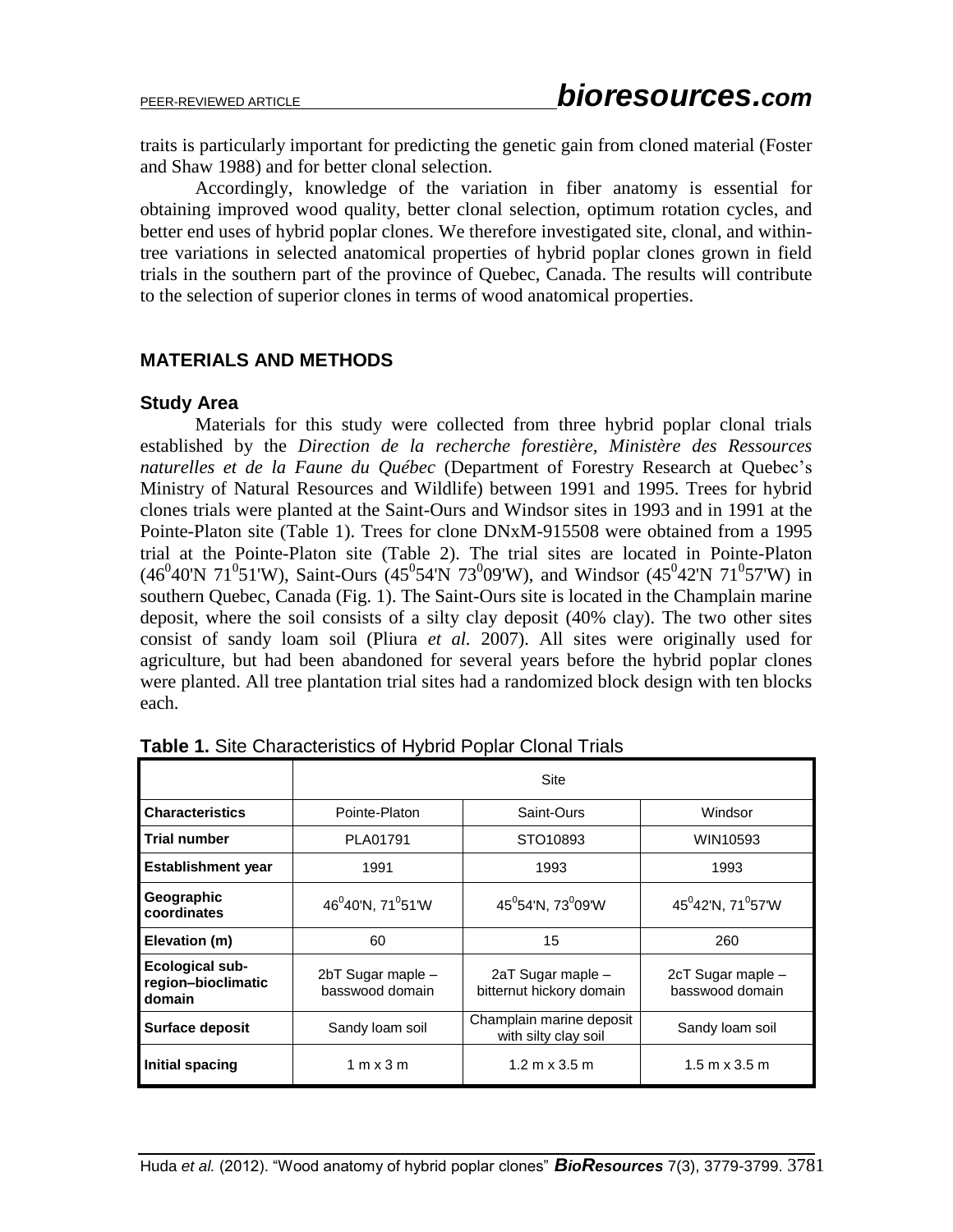

**Fig. 1.** Map of sampling sites located in the southern part of the province of Quebec, Canada

## **Sample Collection and Preparation**

Seven hybrid clones (Table 2) were selected for this study. Five trees per site were randomly sampled for each clone, for a total of 105 trees. Trees were cut from the St-Ours and Windsor sites after 15 growing seasons. Trees were cut from the Pointe-Platon site after 17 growing seasons, except for clone DNxM-915508, which was felled after 13 growing seasons. Disks 10 cm thick were collected from each tree from breast height upward at 2.5 m intervals (Fig. 2) and used for anatomical analysis. Wax was applied to the disk edges to limit drying and prevent decay and other environmental alterations. Samples were then transported to the Wood Research Centre, Université Laval, Quebec, Canada and kept frozen until test sample preparation. A 2.5 cm thick slab was cut along a diameter of each disk (bark to bark passing through the pith) and then conditioned at 20 °C and 60% relative humidity for several weeks until reaching 12% moisture content.

A series of radially oriented sample blocks sized 1 (T) x 1 (R) x 2 (L) cm was systematically cut from annual growth rings (3, 6, 9, and 12) using a precision saw and a chisel. At the annual growth ring with a cambial age of 15, there was insufficient wood to prepare samples for properties measurement by WinCELL, an image analysis system specifically designed for wood cells analysis, from Regent Instruments, Québec, Canada. Cross sections of 20 μm were cut using a rotary microtome with a disposable blade positioned at approximately 15 degrees. Sections were then bleached with sodium hypochlorite solution (80 mL water + 5 drops of bleach) for 1 minute and washed in a distilled water bath for 1 minute. Sections were then double stained with 1% safranin stain for 5 minutes and 0.1% astra blue stain for 15 minutes. Excess stain was removed by washing sections successively in 50, 80, and 100% ethanol solution. Thin sections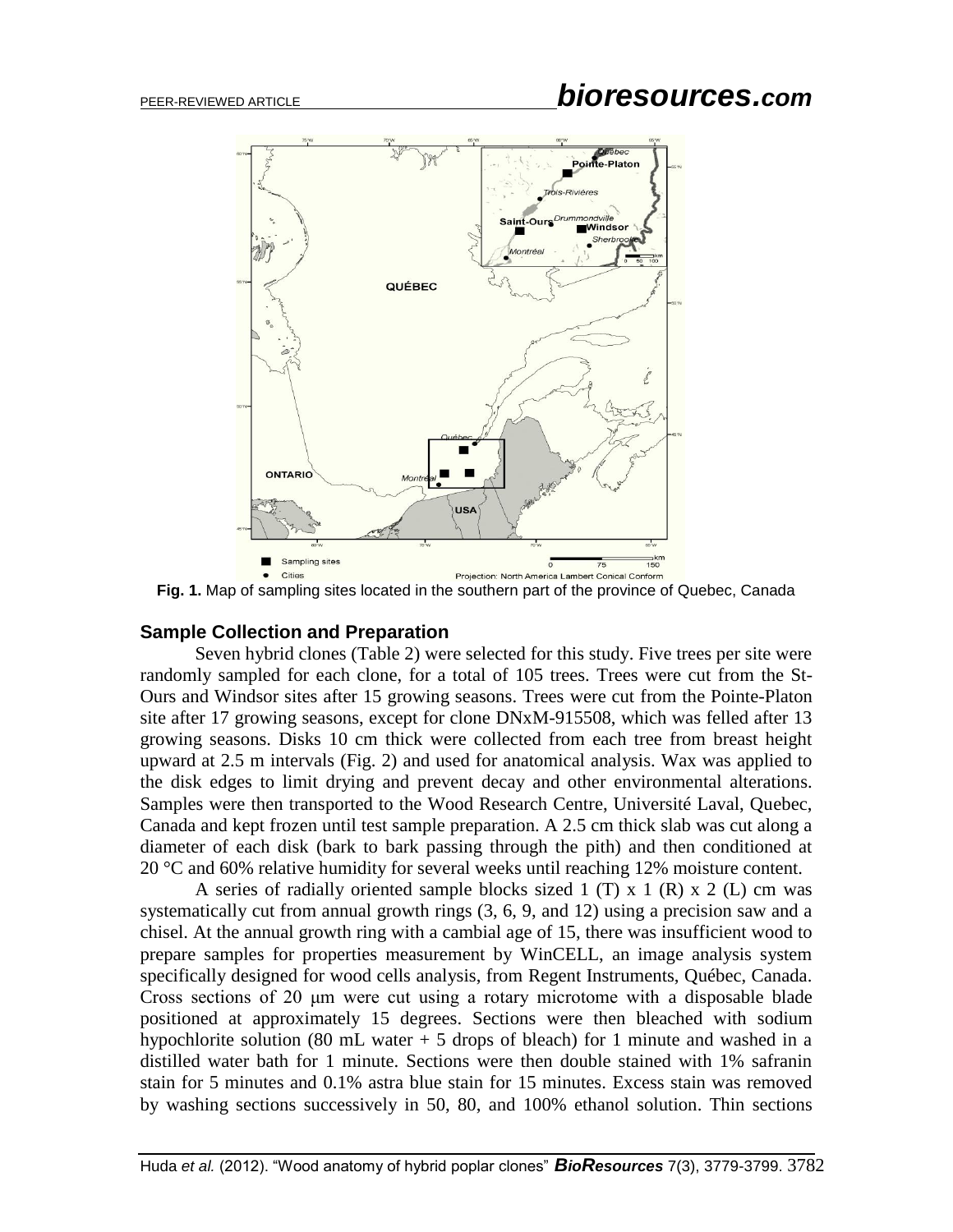were further dehydrated using toluene and then permanently mounted on microscope slides with coverslips using permount. Samples were left for two weeks to ensure proper drying of the permount.



**Fig. 2.** Schematic diagram of the sampling procedure for the analysis of hybrid poplar wood anatomical properties

| Clone           | <b>Hybrid</b>                                                                     | <b>Female parent</b>                                                                                    | Male parent                                                                                           | <b>Note</b>                                                       |
|-----------------|-----------------------------------------------------------------------------------|---------------------------------------------------------------------------------------------------------|-------------------------------------------------------------------------------------------------------|-------------------------------------------------------------------|
| DxN-131         | Populus deltoides $\times$ P.<br>nigra                                            | P. deltoides                                                                                            | P. nigra 1talica' as the<br>putative father                                                           | A natural hybrid<br>selected from the<br>Montréal area,<br>Québec |
| TxD-<br>3230    | P. trichocarpa $\times$ P.<br>deltoides<br>Syn.: $P \times$ generosa<br>'Boelare' | P. trichocarpa 'Fritzi<br>Pauley'<br>(from Washington)                                                  | P. deltoides S.1-173<br>(from a cross between<br>P. deltoides V.5 from lowa<br>and V.9 from Missouri) | Clone S.910-8 from<br>Belgium.<br>Cultivar 'Boelare'              |
| DxN-<br>3565    | P. deltoides $\times$ P. nigra<br>Syn.: $P \times can adensis$                    | P. deltoides S.513-60<br>(from a cross between<br>P. deltoides V.5 from lowa<br>and V.12 from Illinois) | P. nigra S.157-3<br>(from a cross between<br>P. nigra V.220 from Italy<br>and V.450 from Belgium)     | Family/tree from<br>Belgium: 78.017/164                           |
| DxN-<br>3570    | P. deltoides $\times$ P. nigra                                                    | P. deltoides S.513-60                                                                                   | P. nigra S.157-4<br>(from a cross between<br>P. nigra V.220 from Italy<br>and V.450 from Belgium)     | Family/tree from<br>Belgium: 78.018/204                           |
| DxN-<br>3586    | P. deltoides $\times$ P. nigra                                                    | P. deltoides S.513-60                                                                                   | P. nigra S.132-4<br>(from a cross between<br>P. nigra V.441 from Italy<br>and V.450 from Belgium)     | Family/tree from<br>Belgium: 78.016/156                           |
| DxN-<br>4813    | P. deltoides $\times$ P. nigra                                                    | P. deltoides 226<br>(from Trois-Rivières, Qué.)                                                         | P. nigra 1talica'                                                                                     | A controlled cross<br>selected from<br>Québec                     |
| DNxM-<br>915508 | $(P.$ deltoides $\times$ P. nigra)<br>$\times$ P. maximowiczii                    | P. deltoides $\times$ P. nigra<br>(from Québec City)                                                    | P. maximowiczii<br>(Japan)                                                                            | A controlled cross<br>selected from<br>Québec                     |

|  | Table 2. Studied Hybrid Poplar Clones |  |  |
|--|---------------------------------------|--|--|
|--|---------------------------------------|--|--|

\* Trees for the clone DNxM-915508 at Pointe-Platon were sampled from another trial PLA16495.

Samples were photographed at ×50 magnification using a Leica compound microscope (DM 1000) equipped with a PL-A686 high resolution microscopy camera to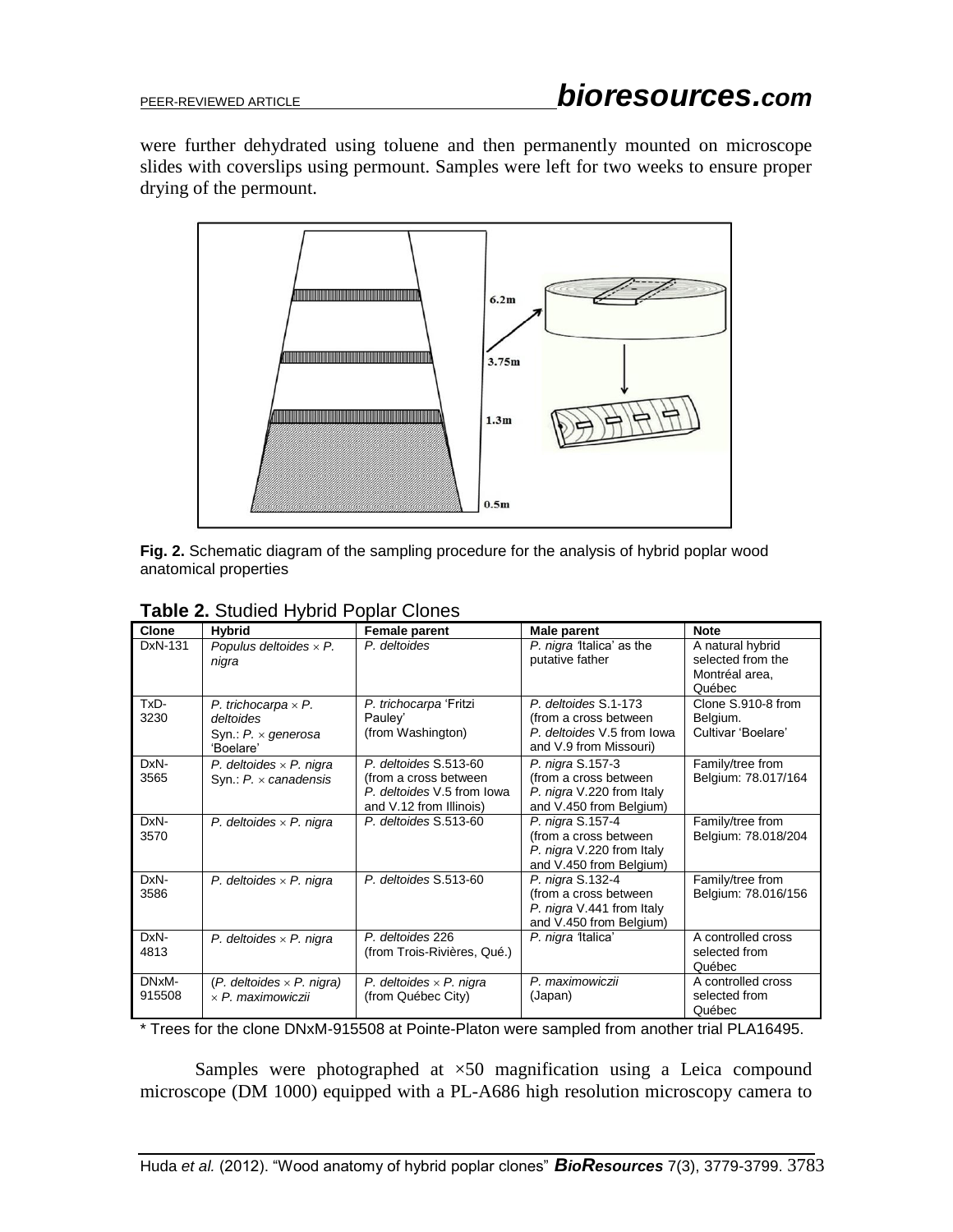capture black and white images (tiff electronic file format) at 1200x1600 resolution using a green filter to maximize contrast (Fig. 3). WinCELL Pro 2004a (Régent Instruments Inc. 2004) was used to measure average fiber wall thickness, fiber lumen area, vessel lumen area, fiber diameter, and vessel diameter. Average fiber diameter accounts for average fiber lumen diameter and the respective two-sided fiber wall thickness. Cell wall area (%) was estimated by subtracting the percent areas of the vessel lumen, ray, and fiber lumen from the image area (Peszlen 1994).

The proportion of tissue in the different cell types was estimated from two crosssections of each wood block. Vessel cells were distinguished from fiber and ray by analyzing 570  $\mu$ m<sup>2</sup> fields (corresponding to four squares of the grid) and noting the tissue types within the field. Fiber proportion was measured using the same method. Ray proportion was obtained by subtracting from unity the vessel and fiber areas.



**Fig. 3.** Microscopic cross-section of hybrid poplar wood:  $V =$  vessel,  $R =$  ray,  $F =$  fiber, Scale bar = 50 *µ*m

The same thick slabs used for wood anatomy analysis were used to analyze fiber properties from pith to bark at different tree heights using a Fiber Quality Analyzer (FQA) (OpTest Equipment Inc., LDA02, Ontario, Canada). A series of radially oriented thin tangential sections was systematically cut from annual growth rings 3, 6, 9, 12, and 15 for fiber length and fiber width measurement. Tangential sections were macerated using Franklin's method. Sections were soaked in Franklin solution (1:1, glacial acetic acid: 30% hydrogen peroxide) and heated at 70 °C for approximately 48 hours. The solution was decanted and the remaining fibrous material was washed under vacuum with deionized water until reaching neutral pH. The distribution of fiber length and width was measured automatically using the FQA. A total of 5,000 fibers were measured for each sampled growth ring.

The SAS® statistical package, version 9.2 (SAS 2008) was used for all statistical analyses. Normality and homogeneity of variance for residuals were tested using UNIVARIATE statistics. Data transformations were not considered necessary to satisfy the assumptions of the analysis of variance and other analyses. Analyses of variance were performed using PROC GLM with Type III (partial sums of squares) estimates to assess the relative magnitude of each source of variation. Analyses were performed among and within sites and clones. The variance in anatomical properties variables among sites was analyzed using the following mixed linear model (Eq. 1),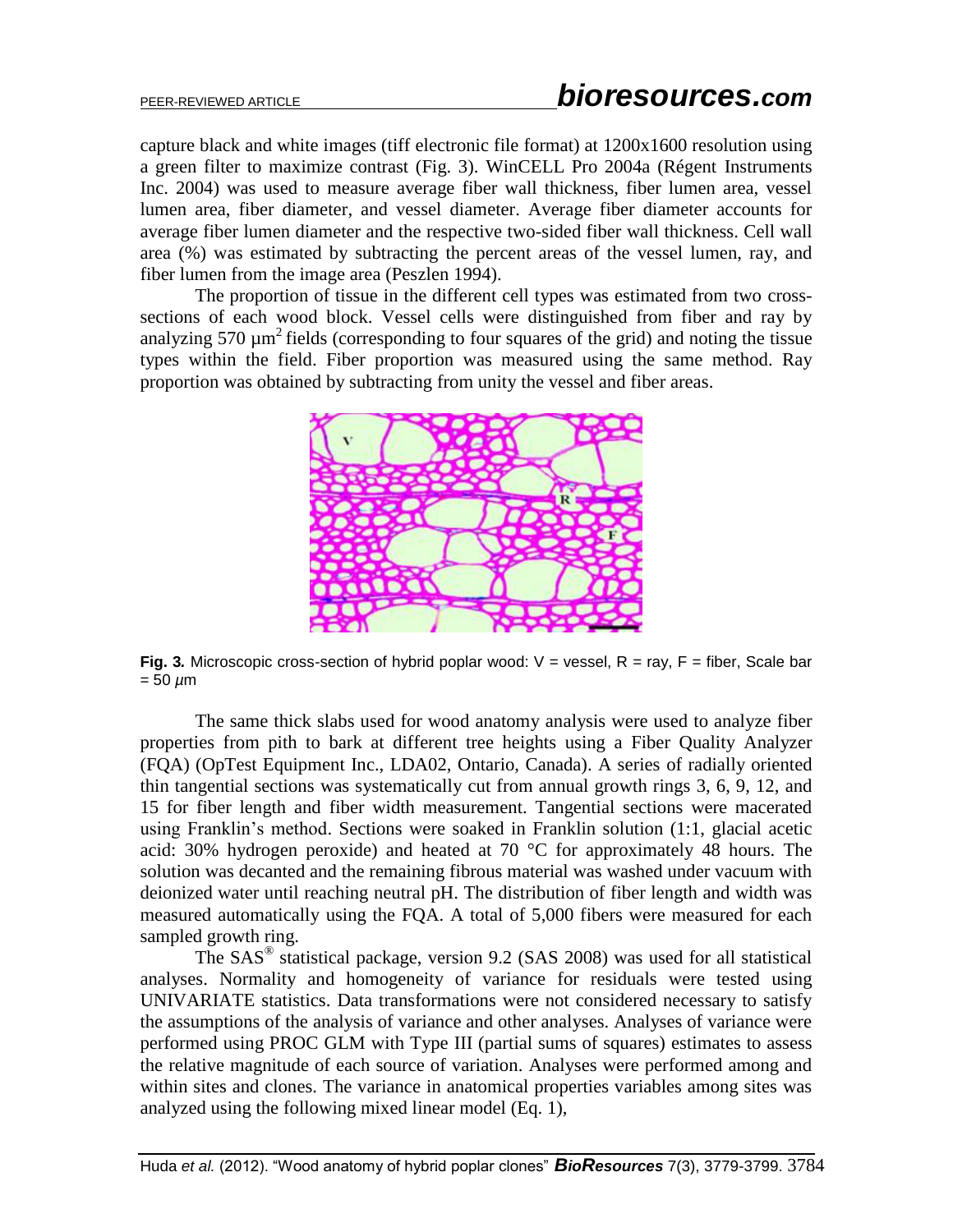$$
X_{ijlm} = \mu + S_{i} + C_j + (S \times C)_{ij} + A_l + H_m + (A \times H)_{lm} + \varepsilon_{ijlm}
$$
\n
$$
\tag{1}
$$

where  $X_{ijlm}$  is an observation on the  $l^{\text{th}}$  age and  $m^{\text{th}}$  height of the  $j^{\text{th}}$  clone from the  $i^{\text{th}}$  site;  $\mu$  is the overall mean;  $A_l$ ,  $H_m$ , and  $(A \times H)_{lm}$  are the fixed effects and their interactions, respectively;  $S_i$  is the fixed effect due to the *i*<sup>th</sup> site;  $C_j$  is the fixed effect due to the *j*<sup>th</sup> clone; *(S x C)<sub>ij</sub>* is the interaction between site and clone; and  $\varepsilon_{\text{film}}$  is the random error. Some *F* ratios involved more than one mean square in the denominator and were tested with approximate degrees of freedom. Tree effects and the site-clone-age interaction were not considered in the analysis, as preliminary testing showed negligible contribution to the total variance. Furthermore, in many cases, the variance component for these terms could not be estimated or was not significant.

Tukey's Studentized Range (HSD) was used to test the statistical significance (at *p<*0.05) of differences among means of clones for each site (PROC GLM, SAS). The variance components were estimated in the model using VARCOMP with the restricted maximum likelihood method (REML) and expressed as a percentage (VAR). The individual broad-sense heritability  $(H^2)$  was calculated from the variance estimates, as follows (Eq. 2) (Becker 1984; Falconer and Mackay1996),

$$
H^2 = \sigma_G^2 / \sigma_P^2 \tag{2}
$$

where  $\sigma_G^2$  and  $\sigma_P^2$  are the genotypic and phenotypic variance, respectively. Phenotypic variance  $(\sigma_p^2)$  was calculated as shown in Eq. (3).

$$
\sigma_{P}^2 = \sigma_s^2 + \sigma_c^2 + \sigma_h^2 + \sigma_a^2 + \sigma_e^2. \tag{3}
$$

The genotypic coefficient of variation  $(CV_G)$  and the phenotypic coefficient of variation  $(CV_p)$  were calculated from Eqs. 4 and 5, respectively (Burton 1952; Henderson 1953).

$$
CVG = (\sqrt{\sigma_G^2/mean}) \times 100
$$
 (4)

$$
CV_p = (\sqrt{\sigma_p^2 / \text{mean}}) \times 100
$$
 (5)

The mathematical expression for the genetic gain (*G*) is expressed in Eq. 6. The potential genetic gain from individual tree selection is computed by selection differential (Eq. 7) and 10% selection intensity,

$$
G = h^{2} * S \tag{6}
$$

$$
S = i^* \sigma_{\!F} \tag{7}
$$

where  $h^2$  is the heritability, *S* is the selection differential, *i* is the selection intensity (10%), and  $\sigma_P$  is the phenotypic standard deviation.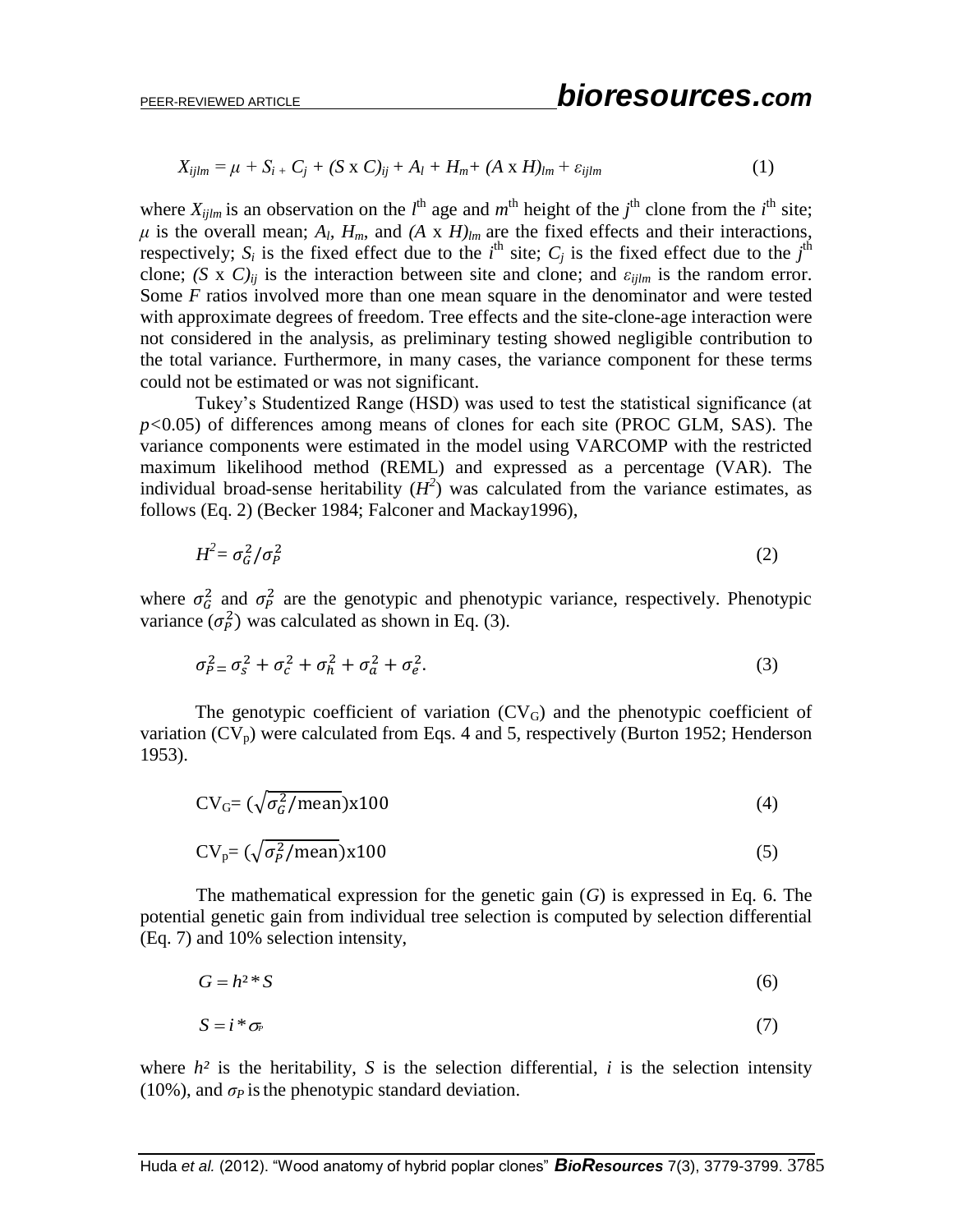## **RESULTS AND DISCUSSION**

## **Within- and Among-Site Variation**

Growth site variable showed a highly significant effect on all studied wood anatomical properties (Table 3). Table 4 presents the mean and standard error of the anatomical properties of all studied hybrid poplar clones.

Trees from the Saint-Ours site showed the highest fiber length  $(0.99 \pm 0.17 \text{ mm})$ , and trees from Pointe-Platon showed the lowest  $(0.90 \pm 0.19 \text{ mm})$ , with a 10% difference between the lowest and highest length (Table 4). Highest fiber diameter, vessel lumen area, and vessel diameter were also found in trees from Saint-Ours, with the lowest from Pointe-Platon.

For fiber width, the Windsor site showed the highest average and Pointe-Platon the lowest average (Table 4). Pointe-Platon trees showed higher fiber wall thickness than trees from the two other sites, with a 12.4% difference between the highest and lowest average (Table 4).

Pointe-Platon trees showed the lowest average fiber lumen area, fiber diameter, vessel lumen area, and vessel diameter (Table 4). Pointe-Platon trees showed the highest fiber proportion and cell wall area, and the lowest average vessel lumen area and diameter and ray proportion (Table 4).

The significant site effect concurs with previous studies (Murphey *et al.* 1979; Phelps *et al.* 1982; Yanchuk *et al.* 1984; Bendtsen and Senft 1986; DeBell *et al.* 1998; Chauhan *et al.* 1999; Zhang *et al.* 2003; Pliura *et al.* 2007). Several factors may explain this significant site effect on the anatomical properties, including edaphic and climatic conditions (Peszlen 1994; Pliura *et al.* 2007). Trees from the Saint-Ours site showed higher fiber length, vessel proportion, and vessel dimensions. This could be explained by higher moisture availability and better drainage conditions as well as the soil surface deposition at the Saint-Ours site compared to the two other sites.

## **Clonal Variation in Fiber Anatomical Properties**

The clone effect on the examined wood anatomical properties was highly significant (Table 3). The variance component analysis indicated that the clone effect varied among the studied properties, ranging from 0.2% to 47.9%. The clone effect on fiber width, although significant at the 0.05 probability level, was low (1.8%). Similarly, the clonal variance component of the vessel lumen area was also negligible (0.2%). In contrast, the variance component for the cell wall area percentage was the highest (47.8%) among all the anatomical properties (Table 3).

Differences among clones were also significant for wood element proportions (fiber, vessel, and ray), as shown in Table 3. The highest interclonal variation was observed for vessel proportion, whereas ray proportion showed a significant clone effect but a low variance component (Table 3).

The clone effect was reflected in the differences in means among clones for all studied properties. For example, clone DxN-4813 showed the highest fiber wall thickness, whereas clone DxN-3565 showed the highest fiber lumen area and average fiber diameter. Clone DxN-131 showed the highest vessel lumen area, and clone DxN-3570 showed the highest average vessel diameter (Table 4).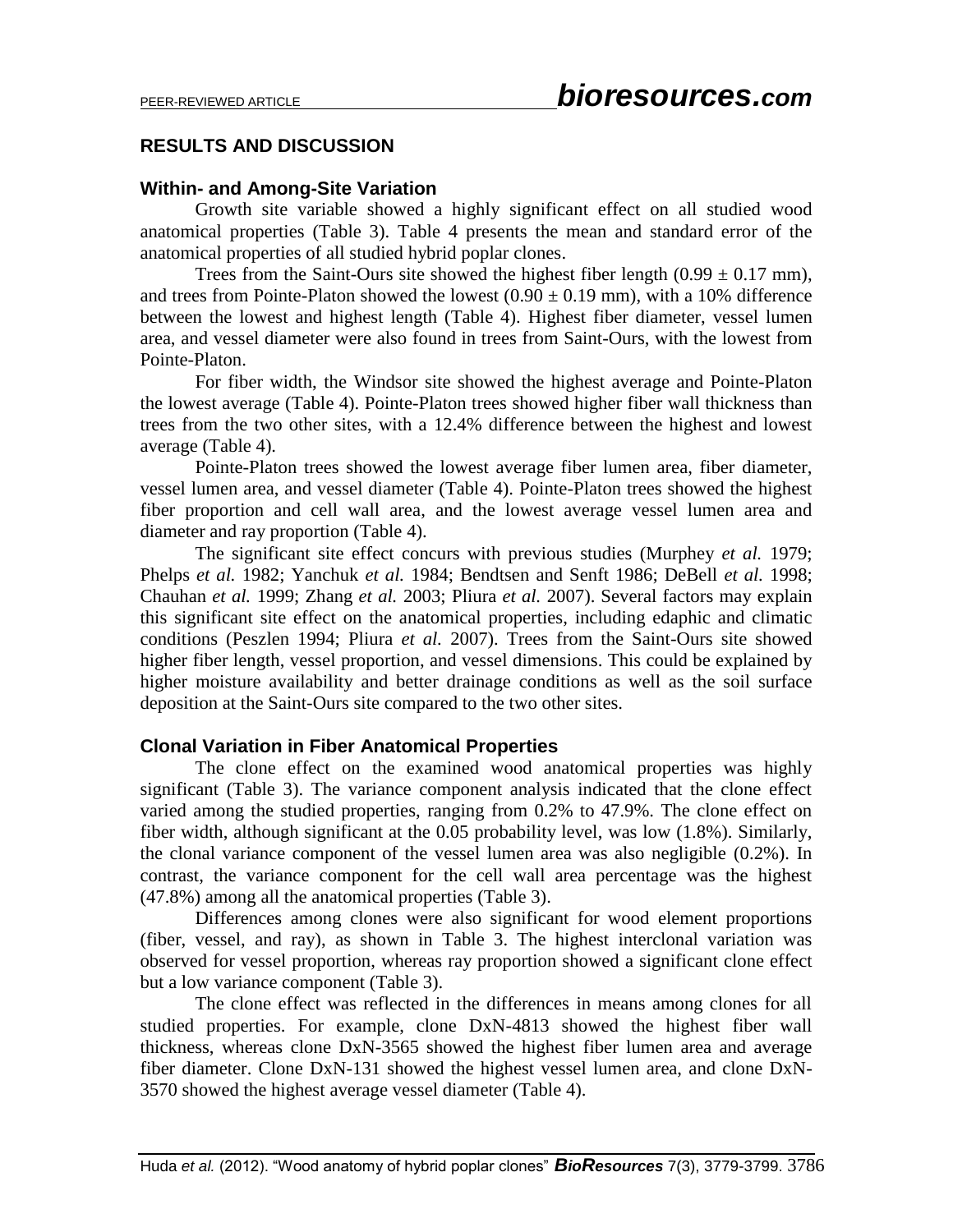**Table 3.** Results of the Analysis of Variance of Wood Anatomical Characteristics of Hybrid Poplar Clones (F values and variance components of 11 wood anatomical properties: fiber length (FL), fiber width (FW), fiber wall thickness (FWT), average fiber lumen area (AFLA), average fiber diameter (AFD), average vessel lumen area (AVLA), average vessel diameter (AVD), fiber proportion (FP), vessel proportion (VP), ray proportion (RP), and cell wall area (CWA)).

|             | <b>Site</b>            | Clone                  | Clone*Site                           | Height                | Cambial<br>Age         | Height*Age             |  |  |  |  |
|-------------|------------------------|------------------------|--------------------------------------|-----------------------|------------------------|------------------------|--|--|--|--|
|             | F value                |                        |                                      |                       |                        |                        |  |  |  |  |
| FL          | 149.16"                | $44.48$ <sup>**</sup>  | $3.81$ <sup>**</sup>                 | $8.95^{11}$           | 1172.21"               | 0.74 <sup>ns</sup>     |  |  |  |  |
| <b>FW</b>   | $16.58^{11}$           | $2.35^{\degree}$       | $7.72$ <sup>**</sup>                 | 1.33 <sup>ns</sup>    | 41.29**                | $3.13$ "               |  |  |  |  |
| <b>FWT</b>  | $56.58$ **             | $56.74$ **             | $15.90^{**}$                         | $7.91$ <sup>**</sup>  | $8.47$ **              | 2.54                   |  |  |  |  |
| <b>AFLA</b> | $100.93^{**}$          | $269.82$ <sup>**</sup> | $\frac{166.69^{**}}{5}$              | $21.46^{**}$          | $32.87$ <sup>**</sup>  | 1.02 <sup>ns</sup>     |  |  |  |  |
| <b>AFD</b>  | $93.57$ **             | 78.60**                | 46.60**                              | 4.15                  | $7.61$ **              | 0.96 <sup>ns</sup>     |  |  |  |  |
| <b>AVLA</b> | $748.11$ <sup>**</sup> | $10.10^{11}$           | $9.00^{**}$                          | $0.15^{ns}$           | $0.17^{\overline{ns}}$ | $0.52$ <sup>ns</sup>   |  |  |  |  |
| <b>AVD</b>  | 555.47                 | 327.13                 | $102.\overline{44}^{**}$             | $44.81$ <sup>**</sup> | $61.09$ <sup>**</sup>  | 1.88 <sup>ns</sup>     |  |  |  |  |
| <b>FP</b>   | 427.37**               | $741.61$ <sup>**</sup> | 333.12                               | $67.16$ **            | 78.70**                | $2.23^{ns}$            |  |  |  |  |
| <b>VP</b>   | $106.56$ **            | $390.93^{11}$          | $\overline{118.55}^{**}$             | $54.31$ <sup>**</sup> | 71.75                  | 1.91 <sup>ns</sup>     |  |  |  |  |
| <b>RP</b>   | 654.15                 | $94.67$ <sup>**</sup>  | $201.04$ **                          | $0.48^{ns}$           | 0.47 <sup>ns</sup>     | $0.46^{\overline{ns}}$ |  |  |  |  |
| <b>CWA</b>  | 345.99*                | 384.46'''              | 15.42                                | $30.08^{**}$          | 55.62                  | 0.57 <sup>ns</sup>     |  |  |  |  |
|             |                        |                        | Variance Components (%) <sup>a</sup> |                       |                        |                        |  |  |  |  |
| <b>FL</b>   | 5.30                   | 3.46                   | 0.72                                 | 0.29                  | 71.13                  | 0.0                    |  |  |  |  |
| <b>FW</b>   | 3.65                   | 1.80                   | 5.76                                 | 0.0                   | 10.71                  | 1.48                   |  |  |  |  |
| <b>FWT</b>  | 6.11                   | 14.10                  | 15.90                                | 0.79                  | 1.17                   | 0.92                   |  |  |  |  |
| <b>AFLA</b> | 2.65                   | 13.77                  | 57.37                                | 1.13                  | 2.37                   | 0.0                    |  |  |  |  |
| <b>AFD</b>  | 5.70                   | 7.44                   | 37.87                                | 0.37                  | 1.03                   | 0.0                    |  |  |  |  |
| <b>AVLA</b> | 61.28                  | 0.20                   | 4.65                                 | 0.0                   | 0.0                    | 0.0                    |  |  |  |  |
| <b>AVD</b>  | 20.36                  | 24.13                  | 31.52                                | 1.94                  | 3.54                   | 0.16                   |  |  |  |  |
| <b>FP</b>   | 2.54                   | 25.40                  | 57.52                                | 1.62                  | 2.56                   | 0.12                   |  |  |  |  |
| <b>VP</b>   | 6.61                   | 30.36                  | 37.20                                | 2.43                  | 4.30                   | 0.17                   |  |  |  |  |
| <b>RP</b>   | 19.70                  | 14.00                  | 49.11                                | 0.0                   | 0.0                    | 0.0                    |  |  |  |  |
| <b>CWA</b>  | 18.41                  | 47.87                  | 5.63                                 | 1.61                  | 4.01                   | 0.0                    |  |  |  |  |

\*Significant at *P<*0.05 probability level.

\*\*Significant at *P<*0.01 probability level.

ns Non-significant at *P<*0.05 probability level.

<sup>a</sup> Variance component as a percentage of the total variance.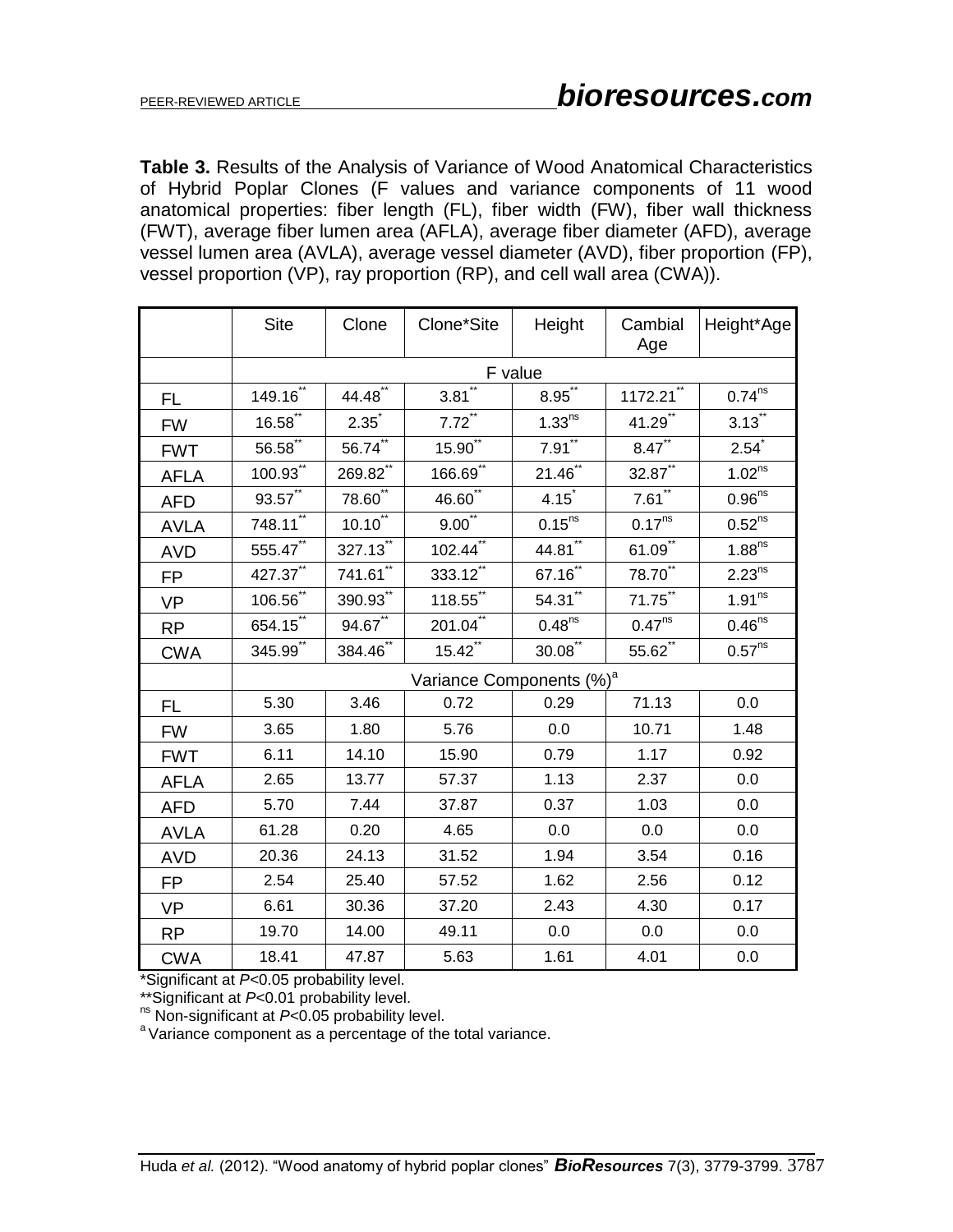## PEER-REVIEWED ARTICLE *bioresources.com*

**Table 4.** Least Squares Means of Clones at Different Sites and Multiple Comparison Tests of Hybrid Poplar Clones (fiber length (FL), fiber width (FW), fiber wall thickness (FWT), average fiber lumen area (AFLA), average fiber diameter (AFD), average vessel lumen area (AVLA), average vessel diameter (AVD), fiber proportion (FP), vessel proportion (VP), ray proportion (RP), and cell wall area (CWA)).

| Clone                   | FL.                          | <b>FW</b>                   | <b>FWT</b>           | <b>AFLA</b>                              | <b>AFD</b>                         | <b>AVLA</b>                     | <b>AVD</b>                         | FP (%)                            | <b>VP</b>                          | <b>RP</b>                  | <b>CWA</b>                         |  |
|-------------------------|------------------------------|-----------------------------|----------------------|------------------------------------------|------------------------------------|---------------------------------|------------------------------------|-----------------------------------|------------------------------------|----------------------------|------------------------------------|--|
|                         | (mm)                         | $(\mu m)$                   | $(\mu m)$            | $(\mu m^2)$                              | $(\mu m)$                          | $(\mu m^2)$                     | $(\mu m)$                          |                                   | (%)                                | (%)                        | (% )                               |  |
|                         | <b>Pointe-Platon</b>         |                             |                      |                                          |                                    |                                 |                                    |                                   |                                    |                            |                                    |  |
| DxN-131                 | $0.83^\circ$                 | 26.78 <sup>BC</sup>         | $2.74^{B}$           | $75.86^{B}$                              | $21.34^{B}$                        | 1429 <sup>A</sup>               | 40.22 <sup>F</sup>                 | $59.50^{B}$                       | $23.66$ <sup>F</sup>               | $16.84^C$                  | $41.91^{B}$                        |  |
| TxD-3230                | $0.89^{AB}$                  | $27.34^{AB}$                | $2.18^{D}$           | $71.84^{\circ}$                          | $20.30^{D}$                        | $1382^B$                        | $50.26^\circ$                      | $55.82^{D}$                       | $29.57^{\circ}$                    | $14.62^E$                  | $39.46^{D}$                        |  |
| DxN-3565                | $0.90^{AB}$                  | $27.21^{AB}$                | $2.34^{D}$           | $79.05^A$                                | $22.62^{A}$                        | 1438 <sup>A</sup>               | $36.16^{G}$                        | $62.20^{A}$                       | $21.27^{\circ}$                    | $16.53^{\circ}$            | $44.09^{A}$                        |  |
| DxN-3570                | $0.94^{\text{A}}$            | $26.19^{\circ}$             | $2.24^{D}$           | $71.55^{\circ}$                          | $20.24^{D}$                        | $1425^A$                        | $48.87^{D}$                        | $55.65^{\circ}$                   | $28.75^{D}$                        | $15.61^{D}$                | $40.40^\circ$                      |  |
| DxN-3586                | $0.95^{\text{A}}$            | $27.74^{A}$                 | $2.72^{BC}$          | $59.90^{\circ}$                          | 17.17 <sup>F</sup>                 | 1457 <sup>A</sup>               | $55.06^{A}$                        | 47.22 <sup>r</sup>                | $32.39^{A}$                        | $20.39^{A}$                | $37.18^{E}$                        |  |
| DxN-4813                | $0.91^{AB}$                  | $26.42^{\circ}$             | $2.93^{A}$           | $72.15^{\circ}$                          | $20.60^\circ$                      | $1443^{A}$                      | $42.80^{E}$                        | $56.65^{\circ}$                   | $25.18^{E}$                        | $18.18^{B}$                | $44.50^{A}$                        |  |
| DNxM-                   | $0.85$ <sup>BC</sup>         | $25.99^{D}$                 | $2.56^\circ$         | $69.23^{D}$                              | $19.70^{E}$                        | 1435 <sup>A</sup>               | $51.35^{B}$                        | $54.18^{E}$                       | $30.21^{B}$                        | $15.62^{D}$                | $39.58^{D}$                        |  |
| 915508                  |                              |                             |                      |                                          |                                    |                                 |                                    |                                   |                                    |                            |                                    |  |
| Average ± SE            | $0.90 \ \pm$                 | 26.81 $\pm$                 | $2.53 \pm$           | 71.34                                    | 20.32                              | $1430 +$                        | 46.36                              | 55.87                             | 27.27                              | 16.86                      | 41.04                              |  |
|                         | 0.19                         | 2.29                        | 0.53                 | ± 6.14                                   | ± 1.74                             | 91                              | ± 6.98                             | ± 4.77                            | ± 4.11                             | ± 2.45                     | ± 2.92                             |  |
|                         |                              |                             | $2.31^\circ$         |                                          |                                    | Saint-Ours                      |                                    |                                   |                                    |                            |                                    |  |
| DxN-131<br>TxD-3230     | $0.95^{D}$<br>$0.95^{\circ}$ | $27.49^{AB}$<br>$28.10^{A}$ | $2.30^{\mathrm{CD}}$ | 74.93 <sup>C</sup><br>72.47 <sup>D</sup> | $22.07^{\circ}$<br>$21.32^{\circ}$ | $2114^{A}$<br>1907 <sup>8</sup> | $56.18^{\circ}$<br>$52.84^{\circ}$ | 54.74 <sup>C</sup><br>$52.88^{D}$ | $29.57^{\circ}$<br>$27.81^{\circ}$ | $15.69^{E}$<br>$19.31^{B}$ | $40.43^{\circ}$<br>$38.70^{\circ}$ |  |
| DxN-3565                | $1.01^{BC}$                  | $26.74^{\circ}$             | $2.54^{\circ}$       | 78.32 <sup>B</sup>                       | $23.27^{B}$                        | $1985^B$                        | $50.19^{E}$                        | $57.71^B$                         | $26.42^E$                          | $15.87^E$                  | $43.31^{A}$                        |  |
| DxN-3570                | $1.07^{\text{A}}$            | $27.21^{BC}$                | $2.17^{DE}$          | 74.62 <sup>C</sup>                       | $21.96^{\circ}$                    | 2005 <sup>AB</sup>              | $60.04^{\text{A}}$                 | $54.45^{\circ}$                   | $31.60^{A}$                        | $13.95^F$                  | $41.44^{B}$                        |  |
| DxN-3586                | $1.02^{AB}$                  | 26.90 <sup>BC</sup>         | $2.16^{ED}$          | $72.59^{b}$                              | $21.41^{D}$                        | $2012^{AB}$                     | $56.22^{\circ}$                    | $53.09^{D}$                       | $29.59^\circ$                      | $17.33^{\circ}$            | $37.34^E$                          |  |
| DxN-4813                | 0.97 <sup>CD</sup>           | $27.01^{BC}$                | $2.74^{A}$           | $80.11^A$                                | $23.60^{A}$                        | $1778$ <sup>C</sup>             | $44.32$ <sup>F</sup>               | $58.54^{A}$                       | $23.33^{F}$                        | $18.13^C$                  | $42.83^{A}$                        |  |
| DNxM-                   | 0.96 <sup>CD</sup>           | $28.05^{A}$                 | $2.04^+$             | $62.25^{E}$                              | $18.25^E$                          | $1721$ <sup>C</sup>             | $57.80^{B}$                        | $45.25^E$                         | $30.42^{B}$                        | $24.33^{A}$                | $39.28^{D}$                        |  |
| 915508                  |                              |                             |                      |                                          |                                    |                                 |                                    |                                   |                                    |                            |                                    |  |
| Average ± SE            | 0.99                         | 27.36 $\pm$                 | 2.32                 | 73.56                                    | 21.68 $\pm$                        | 1932 $\pm$                      | 54.01                              | 53.79                             | 28.43                              | 17.81                      | 40.48                              |  |
|                         | ± 0.17                       | 2.29                        | ± 0.42               | ± 6.00                                   | 1.78                               | 355                             | ± 6.25                             | ± 4.41                            | ± 3.29                             | ± 3.50                     | ± 2.57                             |  |
|                         | Windsor                      |                             |                      |                                          |                                    |                                 |                                    |                                   |                                    |                            |                                    |  |
|                         |                              |                             |                      |                                          | $20.45^{BC}$                       |                                 | $46.18^{D}$                        | $51.89^{E}$                       | $25.09^{\circ}$                    | $23.03^{A}$                | $38.23^{\circ}$                    |  |
| DxN-131                 | $0.88^\circ$                 | $27.65^{AB}$                | $2.13^{\text{CD}}$   | $73.57^\circ$                            |                                    | $1467^{\text{A}}$               |                                    |                                   |                                    |                            |                                    |  |
| TxD-3230                | $0.95^{A}$                   | $26.40^{\circ}$             | $1.88^{E}$           | $71.92^{D}$                              | $22.05^A$                          | 1420 <sup>B</sup>               | $57.13^{A}$                        | $46.59$ <sup>'</sup>              | $30.57^A$                          | $22.84^{A}$                | $38.63^\circ$                      |  |
| DxN-3565                | $0.94^{AB}$                  | $27.11^{BC}$                | 2.66 <sup>A</sup>    | $74.40^{BC}$                             | $19.72^{\circ}$                    | $1476^{A}$                      | $45.14^{D}$                        | $58.94^{A}$                       | $24.57^{D}$                        | $16.49^{D}$                | $39.88^{B}$                        |  |
| DxN-3570                | $0.96^{A}$                   | $27.77^{AB}$                | $2.02^{D}$           | $71.36^{D}$                              | $20.11^{\circ}$                    | $1464^{A}$                      | $54.38^{B}$                        | $47.52$ <sup>F</sup>              | $29.61^B$                          | $22.87^A$                  | $38.53^{\circ}$                    |  |
| DxN-3586                | $0.98^{A}$                   | $28.39^{A}$                 | $2.44^{B}$           | $76.22^A$                                | $20.45^{BC}$                       | $1494^{A}$                      | $45.43^{D}$                        | $54.64^{\circ}$                   | $24.72^{D}$                        | $20.64^{B}$                | $35.49^{E}$                        |  |
| DxN-4813                | $0.93^{AB}$                  | $27.88^{A}$                 | $2.51^{B}$           | 74.95 <sup>B</sup>                       | $21.06^{B}$                        | $1480^{4}$                      | $\frac{45}{75}$ <sup>D</sup>       | $55.94^{B}$                       | $24.87^{D}$                        | $19.19^{\circ}$            | $41.51^A$                          |  |
| DNxM-<br>915508         | 0.89 <sup>BC</sup>           | $27.65^{AB}$                | $2.16^{\circ}$       | 73.48 <sup>C</sup>                       | $20.25^{BC}$                       | $1469^{A}$                      | $49.73^{\circ}$                    | $53.22^{D}$                       | $27.63^{\circ}$                    | $19.15^{\circ}$            | $36.56^{D}$                        |  |
| Average ± SE            | 0.93                         | 27.55                       | 2.25                 | 73.70                                    | 20.61                              | 1467 $\pm$                      | 49.17                              | 52.54                             | 26.76                              | 20.70                      | 38.36                              |  |
|                         | ± 0.18                       | ± 2.45                      | ± 0.42               | ± 3.49                                   | ± 2.53                             | 91                              | ± 5.96                             | ± 4.38                            | ± 2.97                             | ± 2.69                     | ± 2.50                             |  |
|                         |                              |                             |                      |                                          |                                    | <b>Clonal Average</b>           |                                    |                                   |                                    |                            |                                    |  |
| DxN-131                 | 0.88 <sup>D</sup>            | $27.30^{AB}$                | 2.39 <sup>c</sup>    | 74.76 <sup>C</sup>                       | $21.38^{B}$                        | $1676^A$                        | $47.69^{D}$                        | $55.28$ <sup>C</sup>              | $26.16^{D}$                        | $18.56^{\circ}$            | $40.15^{B}$                        |  |
| TxD-3230                | 0.93 <sup>BC</sup>           | $27.28^{AB}$                | $2.12^{\circ}$       | $72.08^{D}$                              | $21.24^{B}$                        | $1574^{B}$                      | $53.48^{B}$                        | $51.67^E$                         | $29.31^{B}$                        | $19.02^{\circ}$            | $38.92^{\circ}$                    |  |
| DxN-3565                | $0.95^{B}$                   | $27.02^{B}$                 | $2.5^{\circ}$        | $77.46^{A}$                              | $22.02^{A}$                        | $1644^{\circ}$                  | $43.74^{E}$                        | $59.67^A$                         | $24.05$ <sup>F</sup>               | $16.28^{E}$                | $42.61^A$                          |  |
| DxN-3570                | $0.99^{A}$                   | $27.06^B$                   | $2.15^{E}$           | $72.53^{D}$                              | $20.78^{D}$                        | $1635^{A}$                      | $54.43^{A}$                        | $52.65^{D}$                       | $29.99^{\text{A}}$                 | $17.35^{D}$                | $40.16^{B}$                        |  |
| DxN-3586                | $0.98^{A}$                   | $27.68^{A}$                 | $2.45^{BC}$          | $69.50^{E}$                              | $19.64^{D}$                        | $1646^{A}$                      | $52.15^{\circ}$                    | $51.62^E$                         | $28.88^{D}$                        | $19.50^{A}$                | $36.66^{\text{h}}$                 |  |
| DxN-4813                | $0.94^{B}$                   | $27.10^{B}$                 | $2.72^{A}$           | $75.64^B$                                | $21.71^{A}$                        | 1563 <sup>B</sup>               | $44.29$ <sup>E</sup>               | $57.01^{B}$                       | $24.49^{\text{E}}$                 | $18.51^{\circ}$            | $42.95^{A}$                        |  |
| DNxM-<br>915508         | 0.90 <sup>CD</sup>           | $27.23^{B}$                 | $2.25^{D}$           | 68.30 <sup>r</sup>                       | $19.39^{D}$                        | $1544^{\circ}$                  | $53.00^{B}$                        | $50.81^{\circ}$                   | $29.40^{8}$                        | $19.79^{A}$                | $38.45^{D}$                        |  |
| Overall<br>Average ± SE | 0.94<br>$\pm$ 0.19           | 27.24<br>± 2.36             | 2.37<br>± 0.47       | 72.87<br>$\pm$ 5.46                      | 20.87<br>± 2.13                    | 1611<br>$\pm$ 317               | 49.86<br>± 7.15                    | 54.06<br>± 4.72                   | 27.49<br>± 3.56                    | 18.45<br>± 3.34            | 39.37<br>± 2.91                    |  |

Means within a column followed by the same letter are not statistically different at *p=*0.05 for each site separately.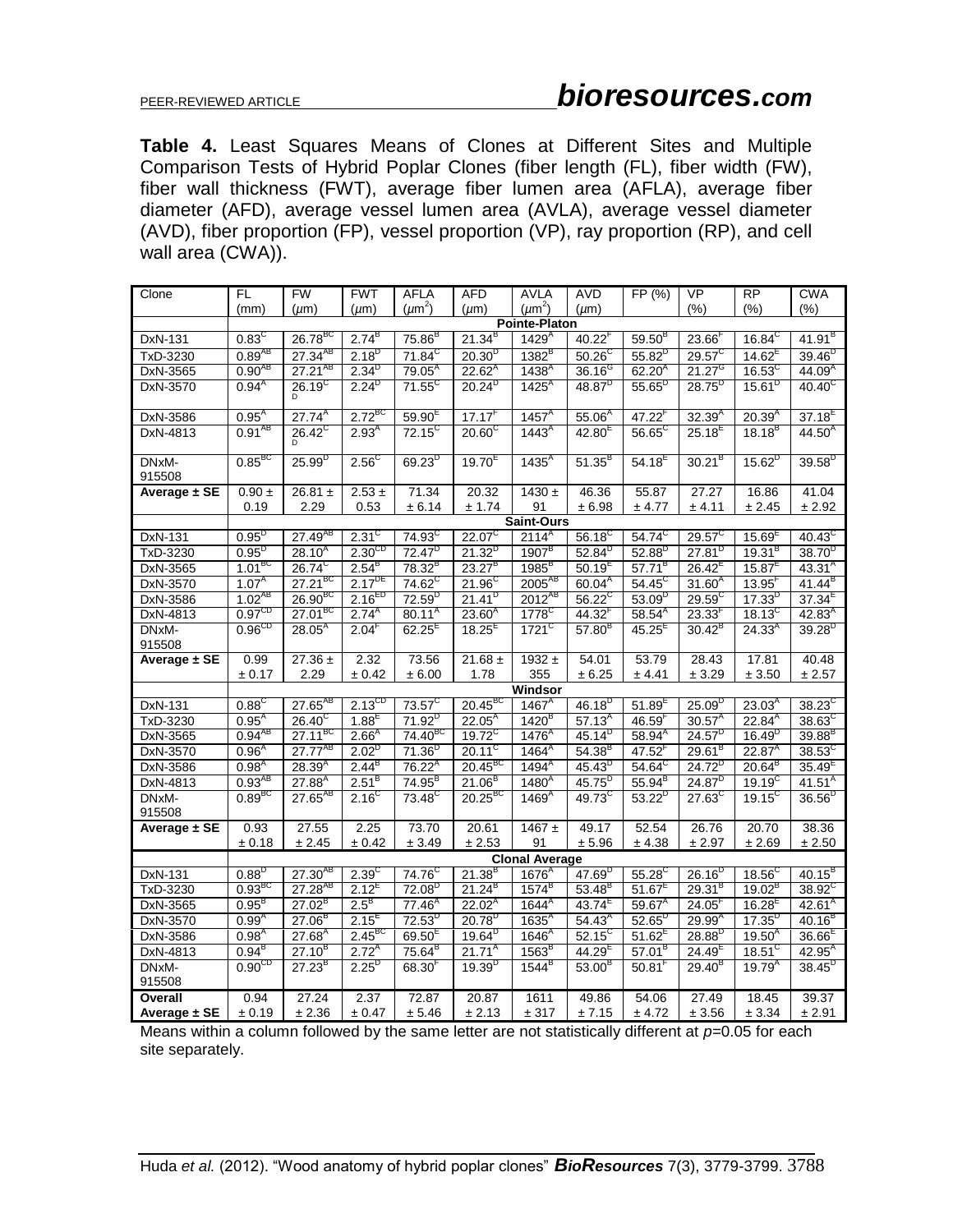The highest fiber proportion was found for clone DxN-3565 and the lowest for clone DNxM-915508, for a 17.4% difference (Table 4). The highest vessel proportion percentage was found for clone DxN-3570 and the lowest for clone DxN-3565, for a 27.4% difference. The highest and lowest ray proportions were found for clone DNxM-915508 and DxN-3565, respectively.

The effect of site x clonal interaction was also highly significant (Table 3). This indicates that clonal variation varied across the sites. The variance components of the site x clone interaction for fiber lumen area and fiber proportion were higher than for the other anatomical properties (Table 3). This variation was probably caused by the low number of clones involved (7) and the fact that the trees were sampled from small clonal test plots rather than a commercial plantation with large monoclonal blocks. Clonal tests are subject to effects from neighboring plots due to competition among clones. However, these environmental effects, although significant, are negligible compared to the clonal and within-tree variation.

According to Monteoliva *et al.* (2005), fiber anatomical properties have a major influence on the quality of pulp and paper products as well as solid wood products. Pliura *et al.* (2007) and Huda *et al.* (2011) found that fiber wall thickness was positively correlated to wood density in poplar hybrids. At the cellular level, increased cavitation resistance and stem mechanical strength were associated with thicker cell walls (Jacobsen *et al.* 2005). Greater fiber length is preferred for pulp and paper production because a better fiber network is achieved, resulting in higher paper strength. Karlsson (2006) also argued that narrow fiber width is desirable for pulp and paper applications because it results in smoother paper and more uniform formation.

Based on the results of the present study, clone DxN-3570, which showed high fiber length and narrow fiber width, would be promising for pulp and paper manufacturing. Similarly, clones DxN-4813 and DxN-3565, which showed the highest cell wall thickness, would have good density and mechanical properties, resulting in higher yield for fiber-based products (Huda *et al.* 2011). In fact, of the seven studied hybrid poplar clones, these two presented the highest wood density (Huda *et al.* 2011; Hernández *et al.* 2011).

Although only seven hybrid poplar clones were included in this study, the significant variation in morphological properties within sites and clones indicates good opportunities for selecting the most performing clones in terms of anatomical properties, both for breeding and for processing for specific end uses.

Except for fiber length, few data on anatomical properties of poplar species have been reported in the literature (Table 5). The results on anatomical properties obtained in this study are generally in good agreement with previously reported data except for fiber width, average fiber diameter and ray proportion (Table 5) which showed higher values than previously reported data.

Moreover, the literature contains little data on genetic parameters such as heritability and genetic gain for the wood anatomical characteristics of poplar species, aside from a few studies on fiber length, which can be compared with the present study. Genetic variations such as heritability and genetic gain for particular properties are important tools for predicting genetic gains (Foster and Shaw 1988).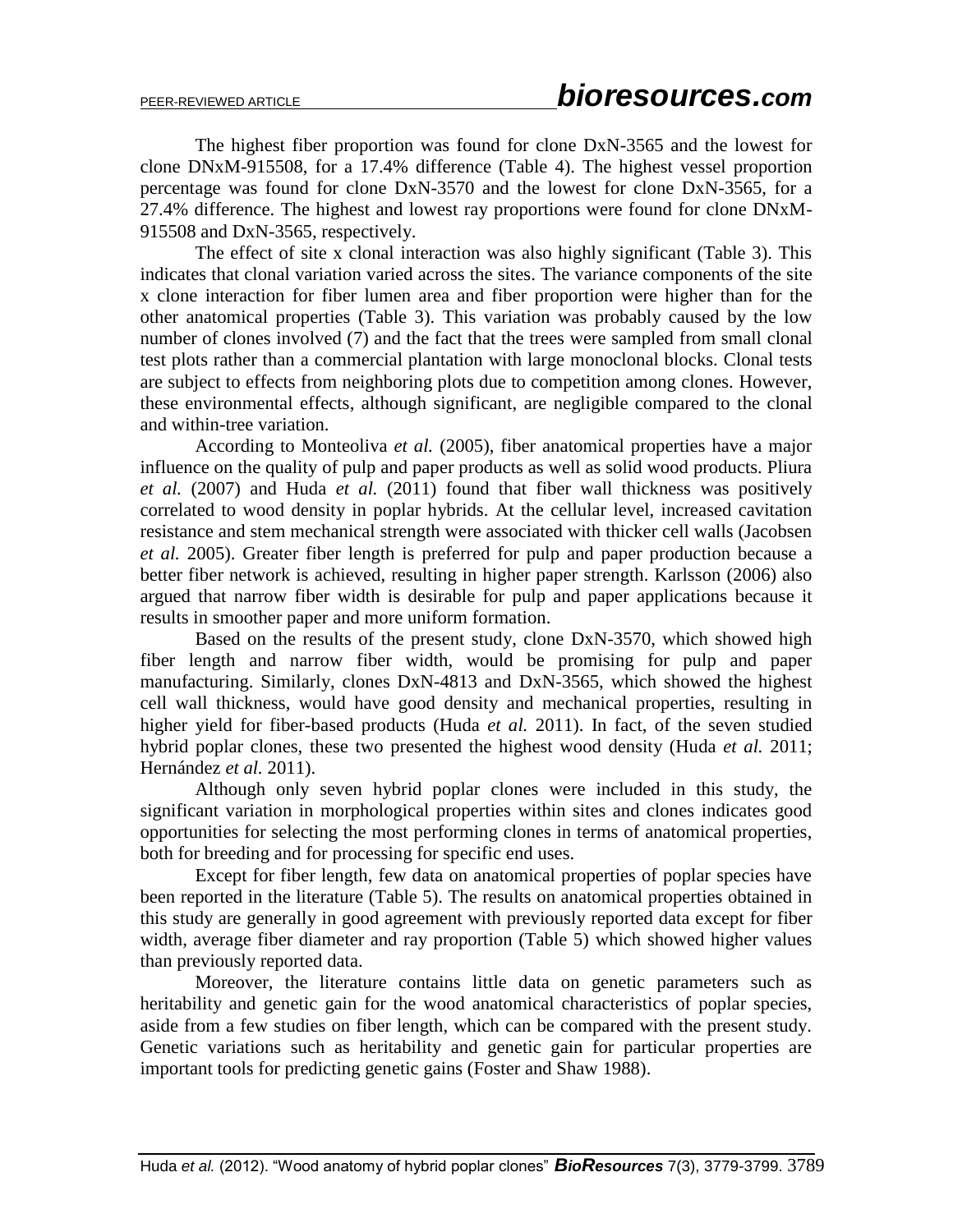# PEER-REVIEWED ARTICLE *bioresources.com*

**Table 5.** Anatomical Properties of Various *Populus* Clones and Hybrids (fiber length (FL), fiber width (FW), fiber wall thickness (FWT), average fiber lumen area (AFLA), average fiber diameter (AFD), average vessel lumen area (AVLA), average vessel diameter (AVD), fiber proportion (FP), vessel proportion (VP), ray proportion (RP), and cell wall area (CWA)).

| <b>References</b>              | <b>Species or Hybrid</b> | FL (mm)          | FW $(\mu m)$             | FWT $(\mu m)$            | AFLA $(\mu m^2)$         | AFD (µm)                 | AVD (µm)                 | FP (%)           | VP (%)           | RP (%)                   | <b>CWA (%)</b> |
|--------------------------------|--------------------------|------------------|--------------------------|--------------------------|--------------------------|--------------------------|--------------------------|------------------|------------------|--------------------------|----------------|
| Present study                  | Hybrid poplar            | 0.94             | 27.2                     | 2.4                      | 72.9                     | 20.9                     | 49.9                     | 54.1             | 27.5             | 18.5                     | 39.4           |
| Koubaa et al. (1998)           | P. x euramericana        | 1.02             | $\sim$                   | $\blacksquare$           |                          |                          |                          |                  | $\blacksquare$   |                          |                |
| Fang and Yang (2003)           | Poplar clones            | 1.10             | 24.8                     |                          |                          | $\overline{\phantom{a}}$ |                          | $\blacksquare$   |                  | $\overline{\phantom{a}}$ |                |
| Fang et al. (2004)             | Poplar clones            | $0.83 -$<br>1.27 | 23-26                    | $\overline{\phantom{a}}$ |                          | $\overline{\phantom{a}}$ |                          | $\blacksquare$   |                  | $\overline{\phantom{a}}$ | $\blacksquare$ |
| Rydholm (1965)                 | Hybrid poplar            | 0.92             | 20                       | 1.2                      |                          | $\overline{\phantom{a}}$ |                          | $\blacksquare$   | $\blacksquare$   | $\overline{\phantom{a}}$ | $\sim$         |
| Peszlen (1994)                 | P. x euramericana        | $0.62 -$<br>0.71 | $\sim$                   | $\blacksquare$           |                          | $9.7 - 12.5$             | 43.9-49.5                | $\blacksquare$   | $\blacksquare$   | $\sim$                   | 37.1-45.9      |
| Mátyás and Peszlen (1997)      | P. x euramericana        | $0.62 -$<br>0.71 | $\overline{\phantom{a}}$ | $\blacksquare$           | $\overline{\phantom{a}}$ | $9.7 - 12.5$             | 43.9-49.5                | $\blacksquare$   | $\blacksquare$   | $\overline{\phantom{a}}$ | 37.1-45.9      |
| Panshin and de Zeeuw<br>(1980) | Poplar spp.              | $1.32 -$<br>1.38 | $\overline{\phantom{a}}$ |                          |                          | $\overline{\phantom{a}}$ | $\overline{\phantom{a}}$ | 53-60            | 28-34            | $11 - 14$                | $\sim$         |
| Cheng and Bensend (1979)       | Populus clones           | $0.68 -$<br>0.83 | $\overline{\phantom{a}}$ | $\blacksquare$           |                          | $\overline{\phantom{a}}$ |                          | $57.1 -$<br>68.5 | $25.9 -$<br>31.4 | $8.4 - 11.6$             | $\sim$         |
| Sutton and Tardif (2005)       | P. tremuloides           |                  |                          | $2.3 - 2.4$              | 66-83                    | 15.3-16.5                |                          |                  |                  | $\blacksquare$           | 41.9-42.2      |

Huda *et al.* (2012). "Wood anatomy of hybrid poplar clones" *BioResources* 7(3), 3779-3799. 3790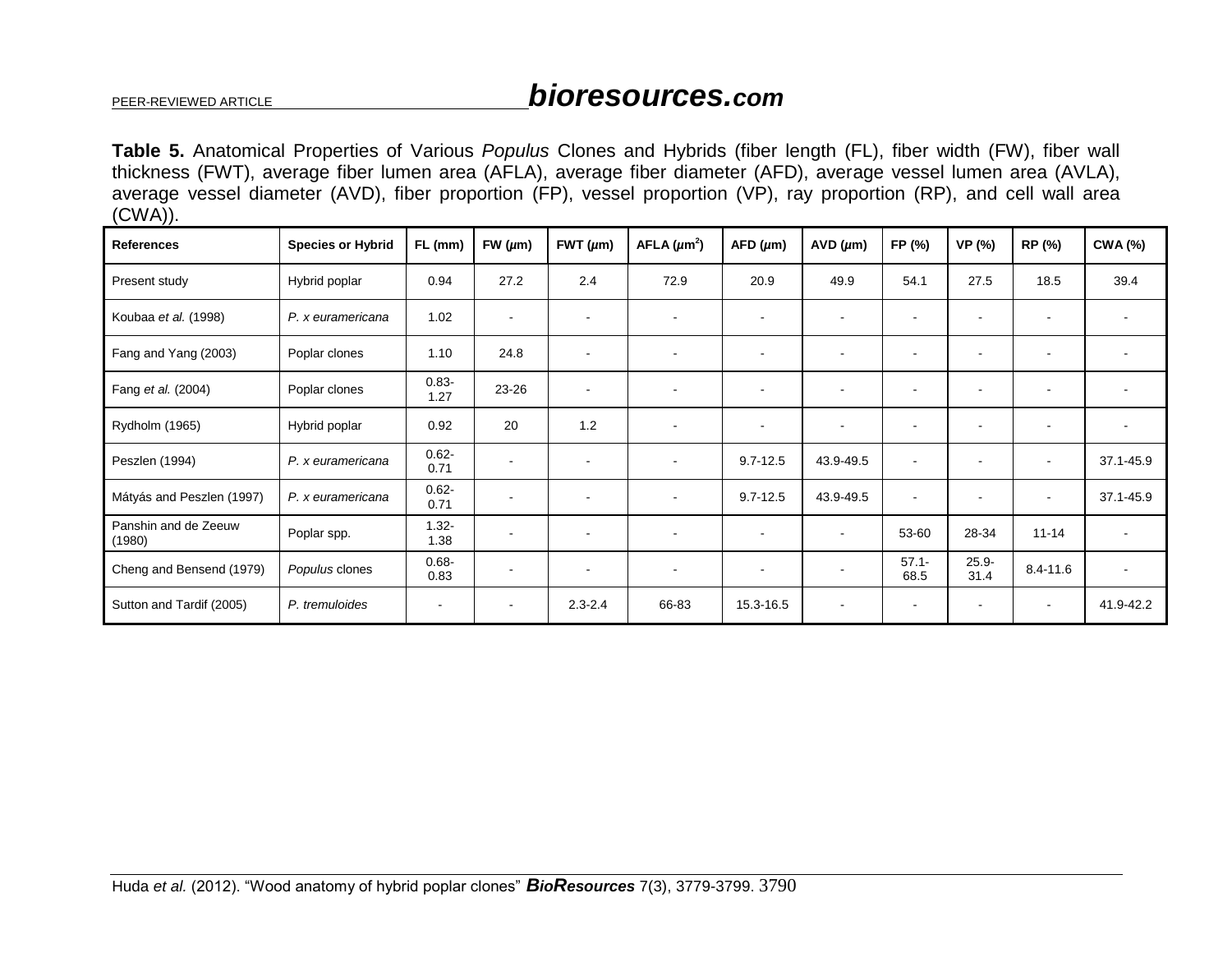Based on these variations, hybrid poplar clones could be better selected for higher heritability and genetic gain, even with simple selection procedures. The high heritability and genetic gain for fiber length, fiber wall thickness, fiber proportion, vessel proportion, and cell wall area percentage indicate that these properties are primarily genetically determined in hybrid poplars, and can be selected through phenotypic performance.

**Table 6.** Estimates of Genetic Parameters of 7 Hybrid Poplar Clones (fiber length (FL), fiber width (FW), fiber wall thickness (FWT), average fiber lumen area (AFLA), average fiber diameter (AFD), average vessel lumen area (AVLA), average vessel diameter (AVD), fiber proportion (FP), vessel proportion (VP), ray proportion (RP), and cell wall area (CWA)).

|             |                                    | $\prime\prime$                               |                                        |              |
|-------------|------------------------------------|----------------------------------------------|----------------------------------------|--------------|
|             | <b>Broad-Sense</b><br>Heritability | <b>Genotypic Coefficient</b><br>of Variation | Phenotypic Coefficient of<br>Variation | Genetic Gain |
|             |                                    |                                              |                                        |              |
| FL          | 0.59                               | 11.11                                        | 24.29                                  | 5.11         |
| <b>FW</b>   | 0.28                               | 2.07                                         | 6.94                                   | 1.20         |
| <b>FWT</b>  | 0.73                               | 13.95                                        | 22.07                                  | 6.02         |
| <b>AFLA</b> | 0.57                               | 2.84                                         | 7.66                                   | 2.77         |
| <b>AFD</b>  | 0.23                               | 2.85                                         | 10.44                                  | 1.31         |
| <b>AVLA</b> | 0.10                               | 2.19                                         | 22.13                                  | 0.83         |
| <b>AVD</b>  | 0.59                               | 7.55                                         | 15.36                                  | 4.04         |
| FP.         | 0.62                               | 4.61                                         | 9.14                                   | 5.11         |
| <b>VP</b>   | 0.58                               | 7.72                                         | 14.01                                  | 3.82         |
| <b>RP</b>   | 0.37                               | 7.47                                         | 20.47                                  | 2.92         |
| <b>CWA</b>  | 0.76                               | 5.42                                         | 7.83                                   | 4.67         |

The clonal and environmental variations (Table 3) were used to estimate various genetic parameters, including heritability and genetic gain for anatomical properties (Table 6). The phenotypic coefficient of variation was higher than the genotypic coefficient of variation for all studied properties (Table 6). This indicates that the apparent variation in clones was not only genotypic, it was also due to environmental factors. The extent of the environmental influence on a given property is indicated by the difference between the phenotypic and genotypic coefficient of variation. A small difference indicates a low environmental effect (Saifullah and Rabbani 2009).

Broad-sense heritability for anatomical properties ranged from 0.10 to 0.76, with high heritability for fiber wall thickness and cell wall area (Table 6). The heritability for fiber length was 0.59, which is comparable to that reported for hybrid poplar  $(H^2=0.41)$ by Koubaa *et al.* (1998). However, heritability for fiber length in different species of *Populus tremuloides* was reported at 0.43 by Yanchuk *et al.* (1984), and at 0.61 by Klasnja *et al.* (2003) and at 0.36 by Farmer and Wilcox (1968) for *Populus deltoides*. These results confirm that fiber length in hybrid poplar is only moderately genetically determined, as suggested by Koubaa *et al.* (1998).

Heritability for fiber width was 0.28, in good agreement with the heredity for hybrid poplar  $(H^2=0.33)$  found by Wang *et al.* (1991). The highest heritability was obtained for cell wall area (0.76), followed by fiber wall thickness (0.73), fiber proportion (0.62), and vessel proportion (0.58). Genetic gain for anatomical properties of hybrid poplar clones ranged from 0.83 to 6.02. The highest genetic gain was obtained for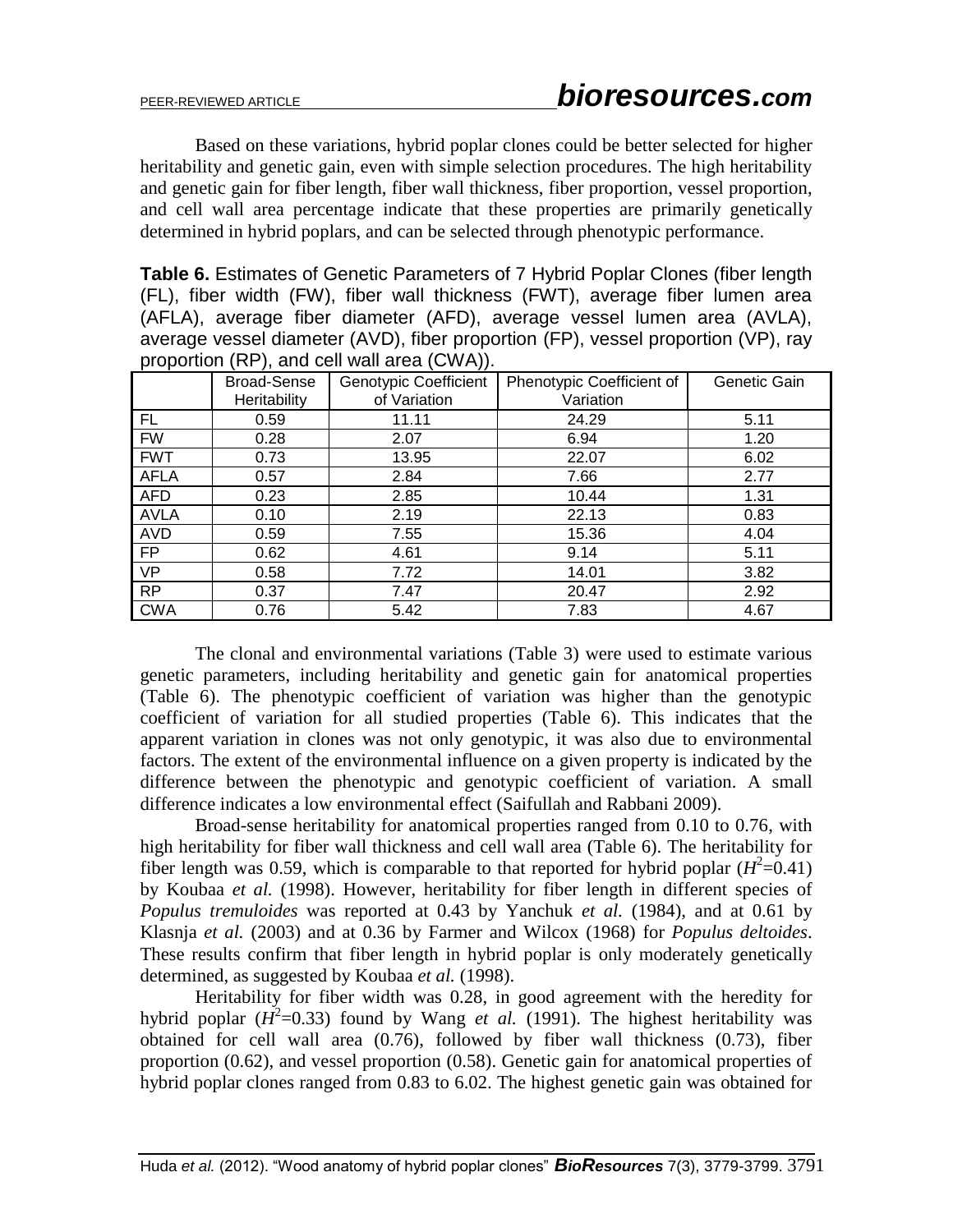fiber wall thickness (6.02), followed by fiber length (5.11), fiber proportion (5.11), and cell wall area (4.67). The genetic gain for vessel proportion was 3.82.

### **Within-Tree Variation**

The effects of tree height and cambial age were highly significant on most of the examined properties, except for vessel area and ray proportion (Table 3). The patterns for radial and longitudinal variation in fiber properties, vessel properties, and element proportions are shown in Figures 4 to 10, respectively.

The variation in fiber length with cambial age at each of the three sampled heights is illustrated in Fig. 4a. At all heights, fiber length was short near the pith, increased rapidly during the early years, and then continued to increase at a lower rate towards the bark (Fig. 4a). This variation pattern concurs with previous studies (Peszlen 1994; Mátyás and Peszlen 1997; DeBell *et al.* 1998; Koubaa *et al.* 1998). The increase in fiber length from pith to bark could be explained by the increase in length of cambial initials with increasing cambial age, as discussed in previous studies (Peszlen 1994; Koubaa *et al.* 1998, DeBell *et al.* 1998; Jorge *et al.* 2000; Fang and Yang 2003; Fang *et al.* 2004). The fiber length of hybrid poplar is shorter near the pith due to a high proportion of juvenile wood. The general pattern of fiber length found in this study did not allow a clear differentiation between juvenile and mature wood (Fig. 4a).



**Fig. 4.** Variation and standard error for (a) fiber length and (b) fiber width with cambial age and tree height in hybrid poplar clones



**Fig. 5.** Variation and standard error for fiber wall thickness with cambial age and tree height in hybrid poplar clones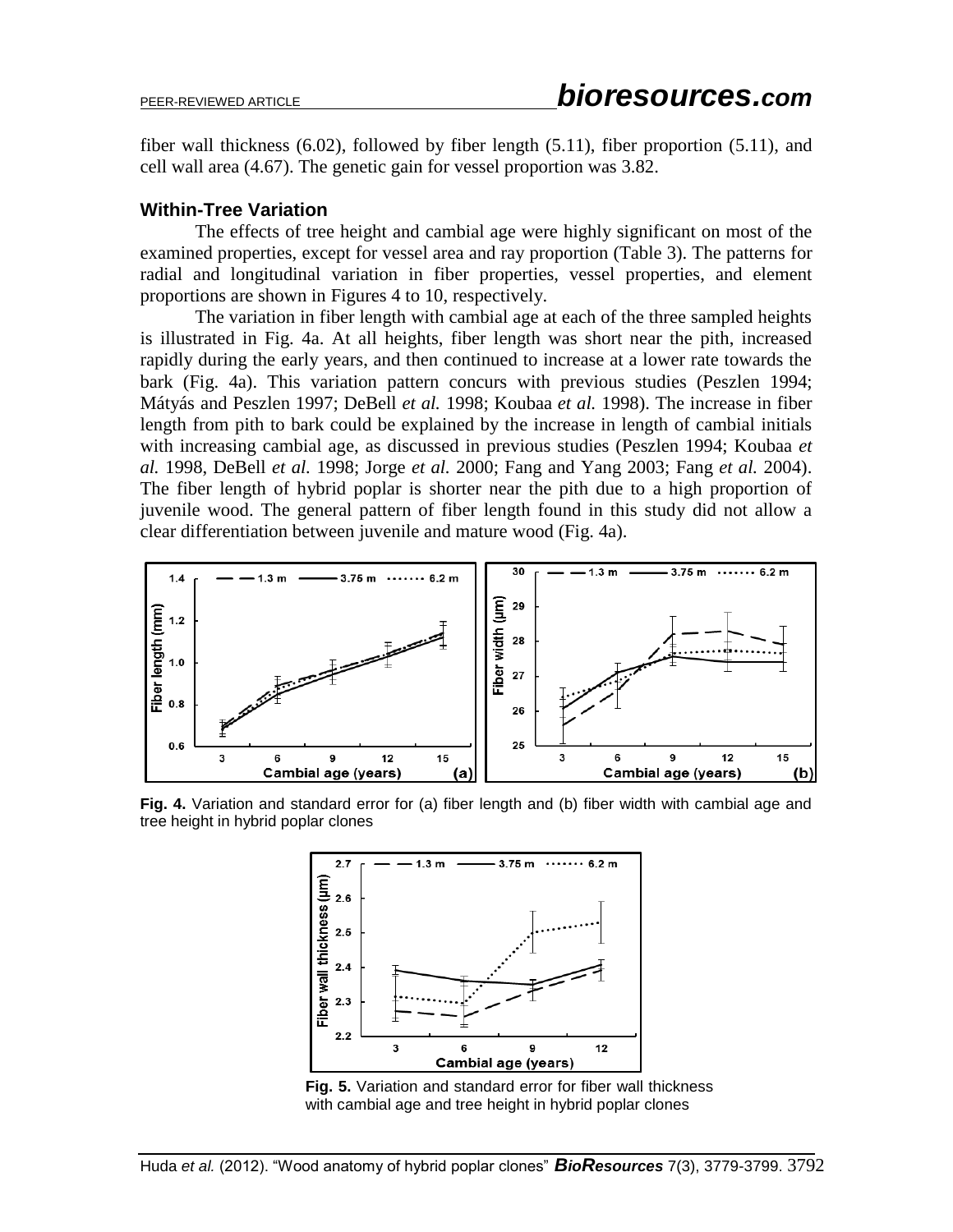Maturation age is defined as the age at which the size of wood elements stabilizes. The radial variation pattern for the studied anatomical properties showed no evidence of a transition from juvenile to mature wood at any cambial age. Thus, the radial variation in anatomical properties indicated that the wood in the studied hybrid poplar clones was still juvenile.

The radial variation in fiber length was the main source of variation, accounting for 71.1% of the total variation (Table 3). This result concurs with a previous study on *P. x euramericana* clones (Koubaa *et al.* 1998), where cambial age accounted for 80.5% of the total variation.

The radial variation in fiber width accounted for 10.7% of the total variation and was characterized by an increase from pith to bark to reach a maximum at cambial age 9, followed by a slight decrease in the outer rings (Fig. 4b). The same variation pattern was obtained for the three sampled heights.

Fiber wall thickness tended to increase from the pith outwards. This trend is clearly shown at heights 1.3 m and 6.2 m (Fig. 5). However, at height 3.75 m, a slight decrease from pith to bark is shown. The radial variation in fiber wall thickness accounted for 1.2% of the total variation (Table 3).

Average fiber lumen area (Fig. 6a), average fiber diameter (Fig. 6b), and cell wall area (Fig. 7) increased from the pith outwards. Although the age effect on these properties was significant, it contributed little to the total variation. It accounted for only 2.4%, 1.0%, and 4.0% for the lumen area, fiber diameter, and cell wall area, respectively (Table 3). The average vessel lumen area (Fig. 8a) remained relatively constant. This result is supported by the non-significant effect of age on vessel area (Table 3). The average vessel diameter showed a decreasing trend with increasing cambial age (Fig. 8b). However, despite the significant effect of age on vessel diameter, it accounted for only 3.5% of the total variation (Table 3). The radial variation pattern from pith to bark for the fiber lumen and vessel lumen area confirms the results of other studies in poplar clones. For example, although the fiber lumen area increased slightly with age, the vessel lumen area remained relatively constant in poplar clones (Mátyás and Peszlen 1997).

Figures 9 and 10 present the radial variation in wood element proportions. Fiber proportion showed a significant increase from pith to bark for the three sampled heights (Fig. 9a), whereas vessel proportion showed the inverse trend (Fig. 9b). Cambial age showed significant variation in both properties, accounting for 2.6% and 4.3% of the total variation in fiber and vessel proportion, respectively (Table 3). However, no particular radial pattern of ray proportion was observed. In fact, the age effect on ray proportion was non-significant (Table 3). These results contradict those of Isebrands (1972), who found that wood formed in the juvenile crown of eastern cottonwood usually had a lower percentage of vessels than wood in more mature crowns. He also reported a noticeable decrease in the percentage of fibers with increasing distance from the pith and tree height.

Fiber length at all cambial ages increased with increasing tree height (Fig. 4a). Although significant ( $\alpha = 5\%$ ), the variation in fiber length with tree height was marginal, accounting for less than 0.5% of the total variation (Table 3). Fiber width tended to increase with increasing height near the pith but in the outer rings, the opposite trend was observed (Fig. 4b). The longitudinal variation in fiber width was also marginal. It accounted for less than 2% of the total variation (Table 3).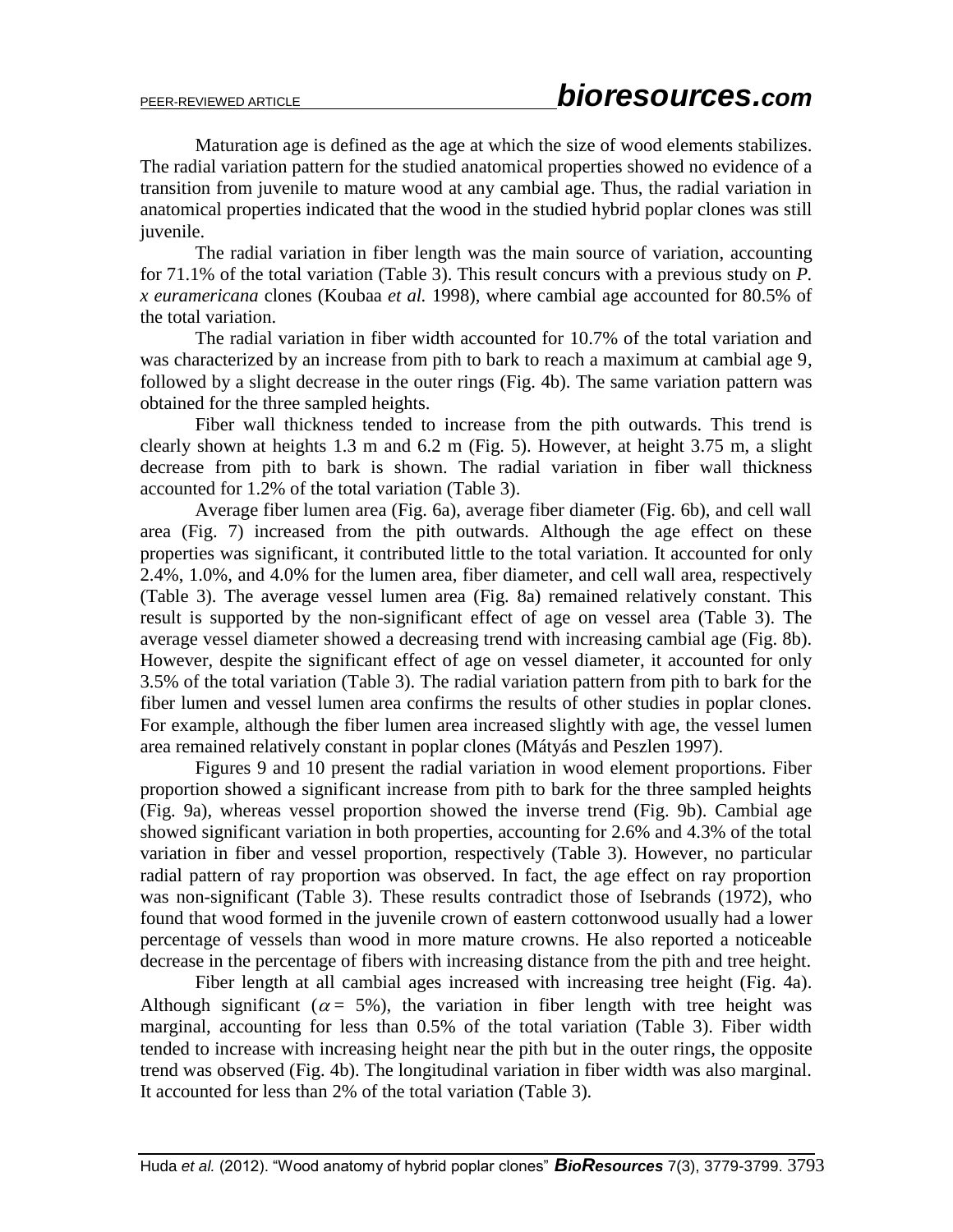

**Fig. 6.** Variation and standard error for (a) average fiber lumen area (AFLA) and (b) average fiber diameter (AFD) with cambial age and tree height in hybrid poplar clones



**Fig. 7.** Variation in cell wall area percentage with cambial age and tree height in hybrid poplar clones



**Fig. 8.** Variation and standard error for (a) average vessel lumen area (AVLA) and (b) average vessel diameter (AVD) with cambial age and tree height for hybrid poplar clones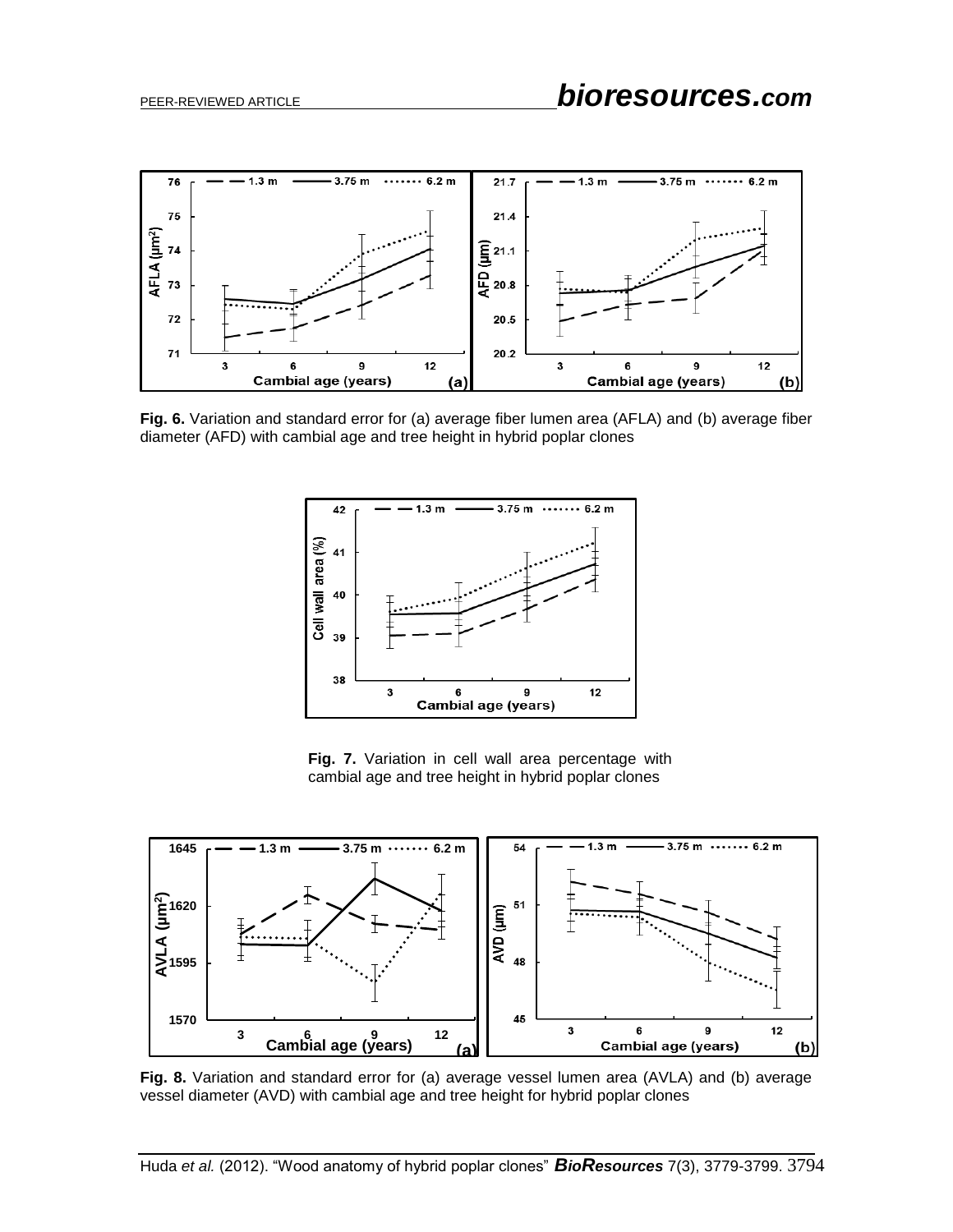

**Fig. 9.** Variation and standard error for (a) fiber and (b) vessel proportions with cambial age and tree height in hybrid poplar clones



**Fig. 10.** Variation and standard error for ray proportion with cambial age and tree height in hybrid poplar clones

Fiber wall thickness (Fig. 5), average fiber lumen area (Fig. 6a), average fiber diameter (Fig. 6b), and cell wall area (Fig. 7) increased with increasing tree height. Despite the significant effect of tree height on these properties, the longitudinal variation was marginal, accounting for less than 1.6% of the total variation (Table 3). Panshin and de Zeeuw (1980) found that fiber diameter and wall thickness in hardwoods decreased from the base of the stem to the crown. In the present study, three heights were sampled at 1.3 m, 3.75 m, and 6.2 m, well above the base of the tree crown (data not shown).

The effect of tree height was non-significant on vessel lumen area, and no particular longitudinal variation pattern was found (Fig. 8a). However, the average vessel diameter decreased with increasing tree height (Fig. 8b). Although significant, the variation in height accounted for only 1.9% of the variation (Table 3).

The longitudinal variation in the fiber, vessel, and ray proportion are shown in Figs. 9a, 9b, and 10, respectively. Ray proportion did not vary with tree height (Fig. 9). However, fiber proportion increased with increasing tree height, whereas vessel proportion showed the opposite trend. Although statistically significant ( $\alpha$  = 5%), these variations accounted for less than 2.5% (Table 3) of the total variation, and were also considered marginal. The longitudinal pattern of fiber proportion runs contrary to the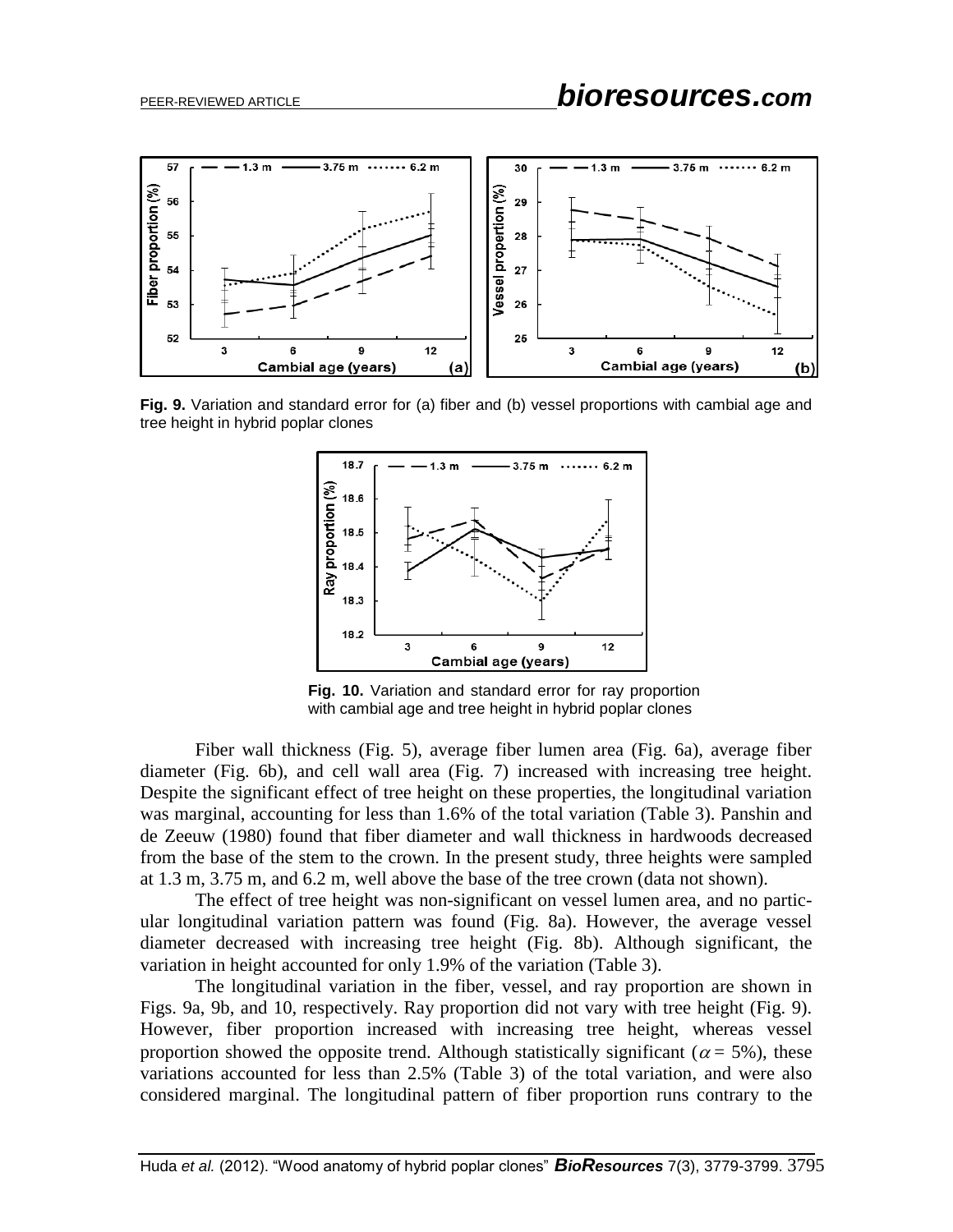study by Isebrands (1972), who found a noticeable decrease in fiber proportion with increasing tree height.

The results on the longitudinal variation in the anatomical properties of hybrid poplar concur with previous studies in poplar clones (Fang and Yang 2003), red alder (Gartner *et al.* 1997), and several other hardwoods (Panshin and de Zeuuw 1980; Kellison 1981; Zobel and van Buijtenen 1989). Although the variations in some wood anatomical properties with tree height were statistically significant, they were relatively small and considered marginal.

## **CONCLUSIONS**

This study examined site, clone, and within-tree variations in selected anatomical properties of hybrid poplar clones grown in southern Quebec, Canada. The effect of site on the studied properties was highly significant, and was explained by environmental conditions and site quality. The highly significant clone effect indicated genetic variation in the examined properties. Thus, broad-sense heritability ranged from 0.10 (for average vessel area) to 0.76 (for cell wall area). It would therefore be possible to select superior hybrid poplar clones in terms of desired anatomical properties. Similarly, up to 6.02% genetic gain could be obtained for fiber wall thickness.

The within-tree variation indicated highly significant radial variation in most studied trends. However, the longitudinal variation, although significant in most cases, was marginal and had no practical implications.

## **ACKNOWLEDGMENTS**

The authors are grateful to the Canada Research Chair Program, the Fonds québécois de la recherche sur la nature et les technologies (FQRNT), Quebec's Ministère du Développement économique, de l'Innovation et de l'Exportation (MDEIE), and the Réseau Ligniculture Québec (RLQ) for financial support, and to the Centre de recherche sur le bois (CRB), Université Laval for laboratory facilities and to Quebec's Ministère des Ressources naturelles et de la Faune (MRNF) for providing access to the experimental plantations and supplying tree material.

## **REFERENCES CITED**

- Avramidis, S., and Mansfield, S. D. (2005). "On some physical properties of six aspen clones," *Holzforschung* 59(1), 54-58.
- Becker, W. A. (1984). *Manual of Quantitative Genetics,* Academic Enterprises, Pullman, Washington.
- Bendtsen, B. A., and Senft, J. (1986). "Mechanical and anatomical properties in individual growth rings of plantation-grown eastern cottonwood and loblolly pine," *Wood Fiber Sci.* 18(1), 23-38.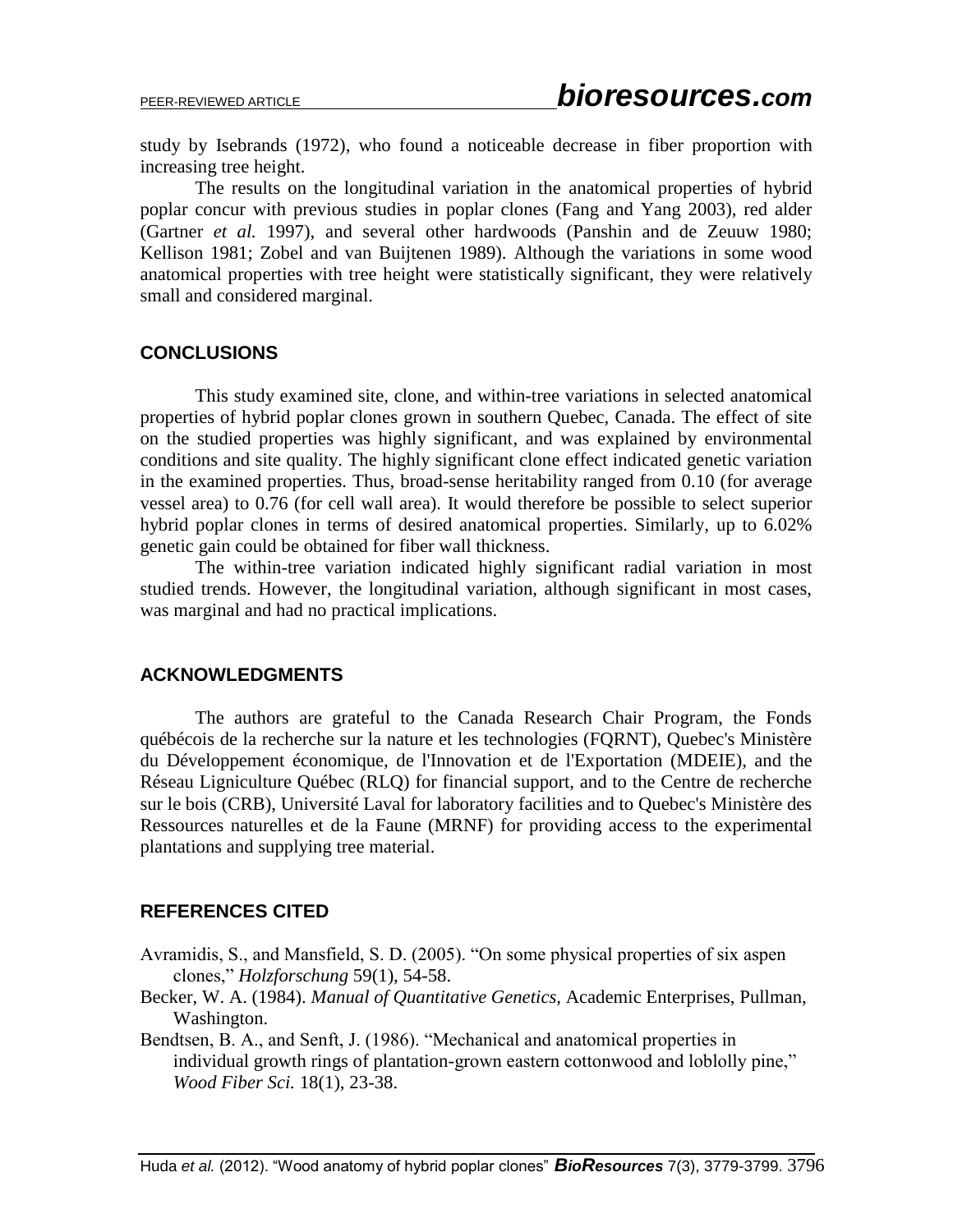- Burley, J., and Palmer, E. R. (1979). "Pulp and wood densitometric properties of *Pinus caribaea* from Fiji," Commonwealth Forestry Institute (CFI) Occasional Paper No. 66, University of Oxford.
- Burton, G. W. (1952). "Quantitative inheritance in grass," In: *Proceedings of the 6<sup>th</sup> International Grassland Congress*, Part I, 277-283.
- Chauhan, L., Raturi, R. D., and Gupta, S. (1999). "Studies on anatomical variations in different clones of *Populus deltoides*," *Indian Forester*, 127(7), 777-784.
- Cheng, W. W., and Bensend, D. W. (1979). "Anatomical properties of selected *Populus*  clones grown under intensive culture," *Wood Sci.* 11(3), 182-187.
- DeBell, J. D., Gartner, B. L., and DeBell, D. S. (1998). "Fiber length in young hybrid *Populus* stems grown at extremely different rates," *Can. J. For. Res.* 28, 603-608.
- Falconer, D. S., and Mackay, T. F. C. (1996). *Introduction to Quantitative Genetics,*  Pearson Education limited, Harlow, England.
- Fang, S., and Yang, W. (2003). "Interclonal and within-tree variation in wood properties of poplar clones," *J. For. Res.* 14(4), 263-268.
- Fang, S., Yang, W., and Fu, X. (2004). "Variation of microfibril angle and its correlation to wood properties in poplars," *J. for. Res.* 15(4), 261-267.
- Farmer, R. E., and Wilcox, J. R. (1968). "Preliminary testing of eastern cottonwood clones," *TAG Theoretical and Applied Genetics*, 38(6), 197-201.
- Foster, G. S., and Shaw, D. V. (1988). "Using clonal replicates to explore genetic variation in perennial plant species," *TAG Theoretical and Applied Genetics*, 76(5), 788-794.
- Gartner, B. L., Lei, H., and Milota, M. R. (1997). "Variation in the anatomy and specific gravity of wood within and between trees of red alder (*Alnus rubra* Bong.)," *Wood Fiber Sci.* 29(1), 10-20.
- Henderson, C. R. (1953). "Estimate of variance and co-variance component," *Biometrics*, 9, 226-252.
- Hernández, R. E., Constantineau, S., and Fortin, Y. (2011). "Wood machining properties of poplar hybrid clones from different sites following various drying treatments," *Wood Fiber Sci.* 43(4), 394-411.
- Hernández, R. E., Koubaa, A., Beaudoin, M., and Fortin, Y. (1998). "Selected mechanical properties of fast-growing poplar hybrid clones," *Wood Fiber Sci.* 30(2), 138-147.
- Holt, D. H., and Murphey, W. K. (1978). "Properties of hybrid poplar juvenile wood affected by silvicultural treatments," *Wood Sci.* 10(4), 198-203.
- Huda, A. S. M. A., Koubaa, A., Cloutier, A., Hernández, R. E., and Fortin, Y. (2011). "Wood Quality of hybrid poplar clones: clonal variation and property interrelationships," In: *Proceedings of the 3rd International Scientific Conference on Hardwood Processing*, Virginia Tech, VA, USA. pp. 281-289.
- Isebrands, J. G. (1972). "The proportion of wood elements within eastern cottonwood," *Wood Sci.* 5(2), 139-146.
- Jacobsen, A. L., Ewers, F. W., Pratt, R. B., Paddock, W. A., and Davis, S. D. (2005). "Do xylem fibers affect vessel cavitation resistance?" *Plant Physiol.* 139(1), 546-556.
- Jorge, F., Quilho, T., and Pereira, H. (2000). "Variability of fiber length in wood and bark in *Eucalyptus globulus*," *IAWA J.* 21(1), 41-48.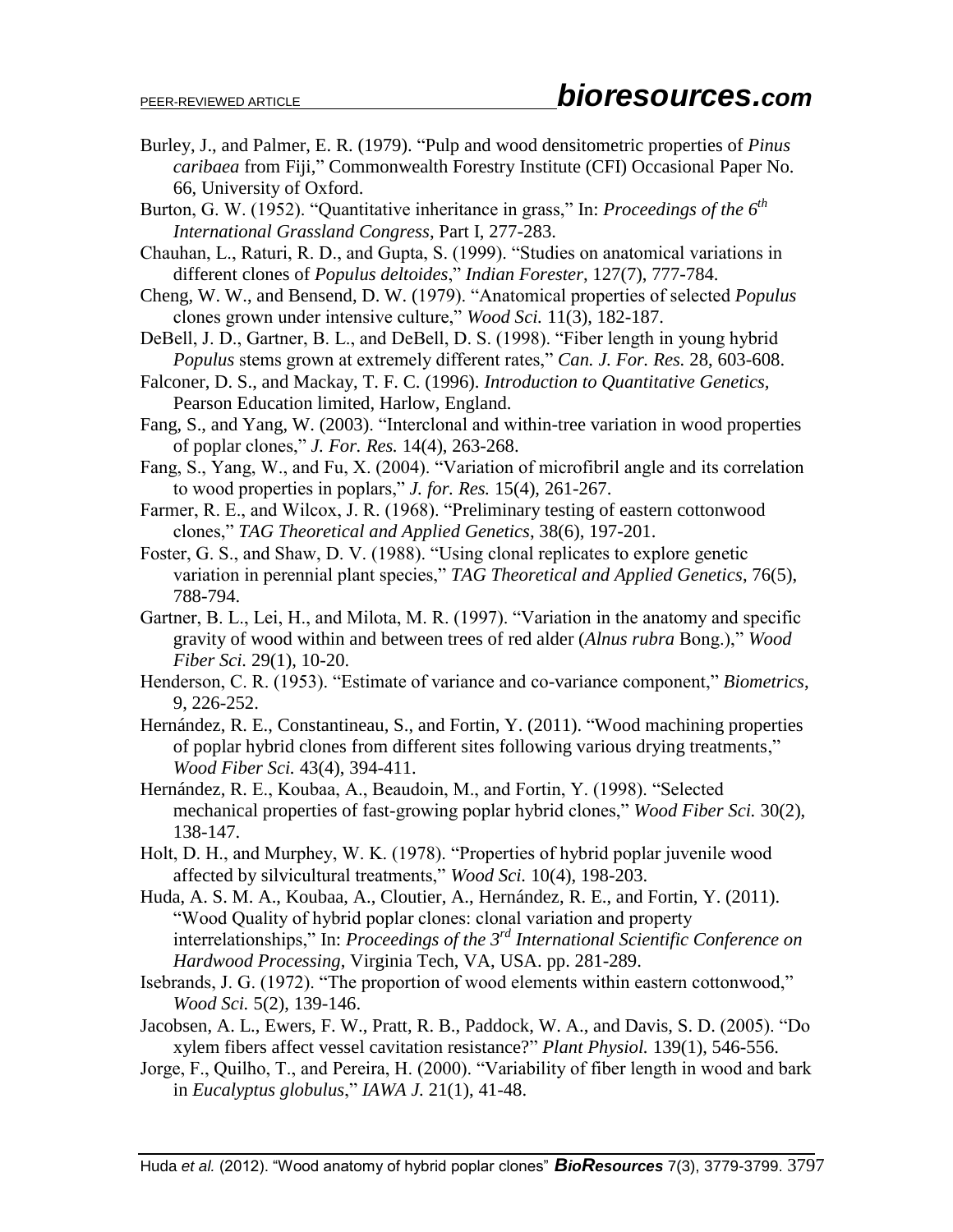- Karlsson, H. (2006). *Fiber Guide - Fiber Analysis and Process Applications in the Pulp and Paper Industry. A Handbook,* AB Lorentzen & Wettre, Kista, Sweden.
- Kellison, R. C. (1981). "Characteristics affecting quality of timber from plantations, their determination and scope for modification," In: *Proceedings of IUFRO World Congress*, Kyoto, Japan. pp. 77-88.
- Kern, K. A., Ewers, F. W., Telewski, F. W., and Koehler, L. (2005). "Mechanical perturbation affects conductivity, mechanical properties, and aboveground biomass of hybrid poplars," *Tree Physiol.* 25(10), 1243-1251.
- Klasnja, S., Kopitovic, S., and Orlovic, S. (2003). "Variability of some wood properties of eastern cottonwood (*Populus deltoides* Bartr.) clones," *Wood Sci. Tech.* 37(3-4), 331-337.
- Koubaa, A., Hernández, R. E., Beaudoin, M., and Poliquin, J. (1998). "Interclonal, intraclonal, and within-tree variation in fiber length of poplar hybrid clones," *Wood Fiber Sci.* 30(1), 40-47.
- Lei, H., Milota, M. R., and Gartner, B. L. (1996). "Between- and within-tree variation in the anatomy and specific gravity of wood in Oregon white oak (*Quercus garryana*  Dougl.)," *IAWA J.* 17(4), 445-461.
- Mátyás, C., and Peszlen, I. (1997). "Effect of age on selected wood quality traits of poplar clones," *Silvae Genet.* 46(2-3), 64-72.
- Monteoliva, S., Senisterra, G., and Marlats, R. (2005). "Variation of wood density and fiber length in six willow clones (*Salix* spp.)," *International Association of Wood Anatomists* 26(2), 197-202.
- Murphey, W. K., Bowersox, T. W., and Blankenhorn, P. R. (1979). "Selected wood properties of young *Populus* hybrids," *Wood Sci.* 11(4), 263-267.
- Pande, P. K., and Singh, M. (2005). "Intraclonal, interclonal, and single tree variations of wood anatomical properties and specific gravity of clonal ramets of *Dalbergia sissoo*  Roxb.," *Wood Sci. Technol.* 39(5), 351-366.
- Panshin, A. J., and de Zeeuw, C. (1980). *Textbook of Wood Technology*, McGraw-Hill Book Co., New York.
- Peszlen, I. (1994). "Influence of age on selected anatomical properties of *Populus*  clones," *IAWA J.* 15(3), 311-321.
- Phelps, J. E., Isebrands, J. G., and Jowett, D. (1982). "Raw material quality of short-term, intensively cultured *Populus* clones. I. A comparison of stem and branch properties at three spacings," *IAWA Bull.* 3(3–4), 193-200.
- Pliura, A., Zhang, S. Y., Mackay, J., and Bousquet, J. (2007). "Genotypic variation in wood density and growth traits of poplar hybrids at four clonal trails," *For. Ecol. Manage.* 238(1-3), 92-106.
- Rao, R. V., Shashikala, S., and Sreevani, P. (2002). "Within tree variation in anatomical properties of some clones of *Eucalyptus tereticornis*," *Wood Sci. Technol.* 36(3), 271-285.
- Régent Instruments (2004). *WinCELL 2004a*. Québec, Canada.
- Riemenschneider, D. E., Berguson, W. E., Dickmann, D. I., Hall, R. B., Isebrands, J. G., Mohn, C. A., Stanosz, G. C., and Tuskan, G. A. (2001). "Poplar breeding and testing strategies in the north-central U.S.: Demonstration of potential yield and consideration of future research needs," *Forest Chron.* 77(2), 245-253.